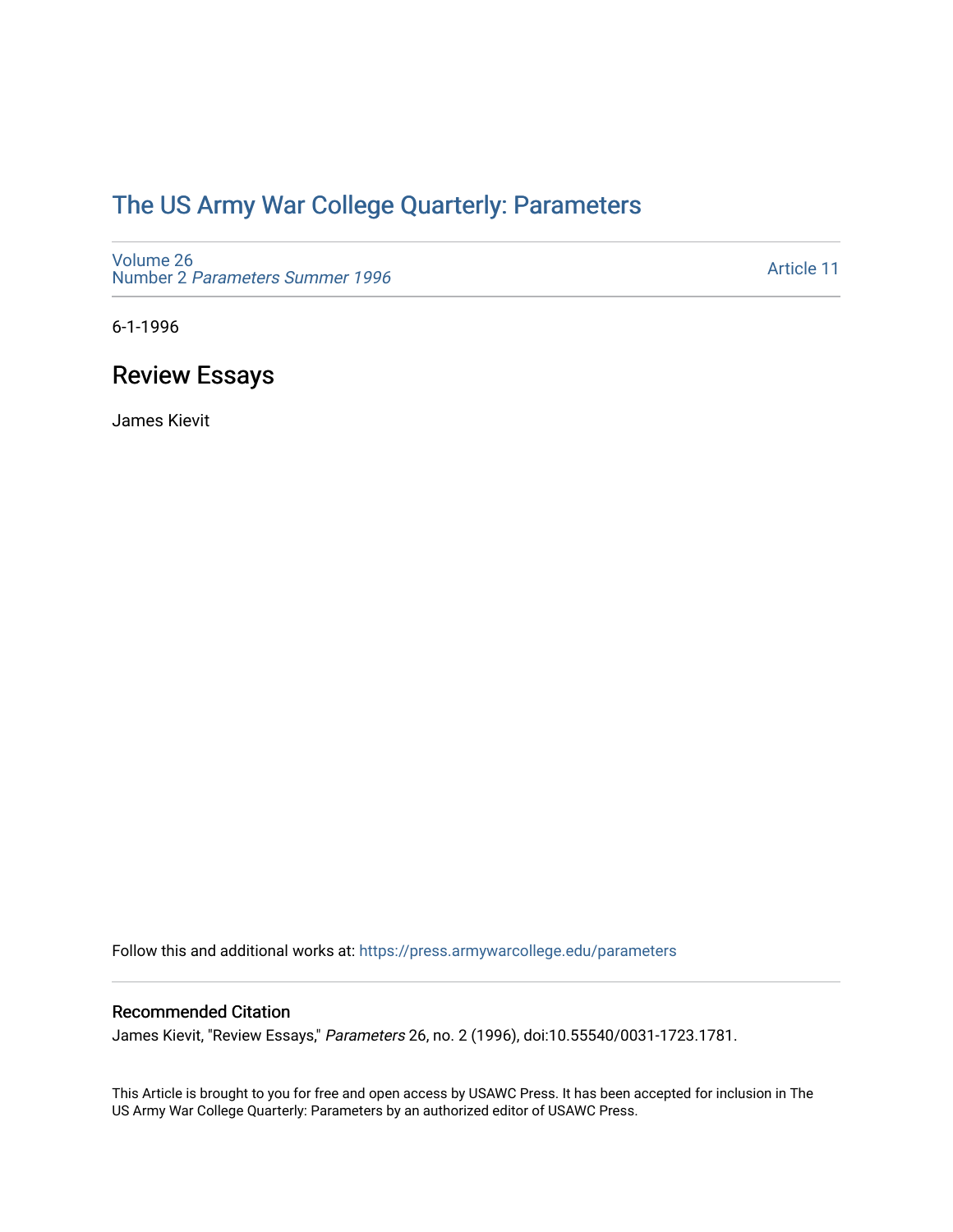# **Review Essays**

From *Parameters*, Summer 1996, pp. 130-157.

James Kievit and Steven Metz, "[The Internet Strategist: An Assessment of On-line Resources.](#page-1-0)" pp. 130-45.

Antulio J. Echevarria II, "[Anticipating the Future: New Perspectives on Prussian and Austrian War Planning.](#page-16-0)" pp. 146-51.

Charles R. Shrader, "[Logistics in Peace Operations and Humanitarian Assistance.](#page-20-0)" pp. 151-57.

# <span id="page-1-0"></span>**The Internet Strategist: An Assessment of On-line Resources**

# **JAMES KIEVIT and STEVEN METZ**

[An [updated version](http://carlisle-www.army.mil/usassi/ssipubs/ssirpts/internet/inetstss.htm) of this essay is to be maintained at the Internet site of the [US Army Strategic Studies Institute.](http://carlisle-www.army.mil/usassi/) --*Editor*]

Information has always been the lifeblood of strategic analysis. Once it was difficult to acquire enough information to assess the security environment, monitor changing events (especially those far from the major media centers), and draw reasonable conclusions. Today, technology has changed things--analysts now have access to a virtual torrent of information. But while the quantity of information is no longer a problem, assuring its timeliness and quality can be. For strategic analysts, the ability to collect information rapidly and to evaluate its relevance and validity is now a crucial skill.

To a large extent, the computer has become the tool of choice for strategic research. By allowing the nearly instantaneous transfer of information, computers certainly help assure it is timely. But computer-based research has its own set of problems. Analysts trained in library, archive, and word-of-mouth research must learn where to look for salient electronic information. The **Internet** offers a partial solution to this problem. (Terms in bold in this essay are defined in the [glossary](#page-9-0) at the end of this essay.) Through the Internet, nearly everyone with a microcomputer and a modem can easily access millions of documents and files on a vast range of topics. But the Internet is not a panacea for the problems of strategic analysis. To make maximum use of it, researchers must understand its strengths and weaknesses.

# **An Internet Primer**

The Internet is a network of millions of linked computers around the world. These can range from the simplest PC to supercomputers owned by universities and governments. The Internet is not centrally managed or controlled. No one establishes rules for the type of material it contains. Anyone with a computer and some relatively simple software can establish a **site**, a location of information that other Internet users can examine, download, or print. A few sites are "pay for use" or require a password, but the vast majority are open. This anarchy and fluidity leads to great variation in the quality of information on the Internet, ranging from the useless and the banal to the indispensable and the astute. It takes some skill to distinguish quickly the two, particularly since many of the most visually appealing and interesting sites are intellectually shallow while some of the most important sources of information are, to put it bluntly, rather boring to look at. Style presently has the edge over substance--the Internet contains many glossy magazines and slick brochures, but only a few weighty tomes.

In addition, the Internet is an extraordinarily fluid medium, literally changing by the minute. New sites appear at a breathtaking rate--one of the major on-line Internet catalogs receives 22,000 new listings every day. At the same time,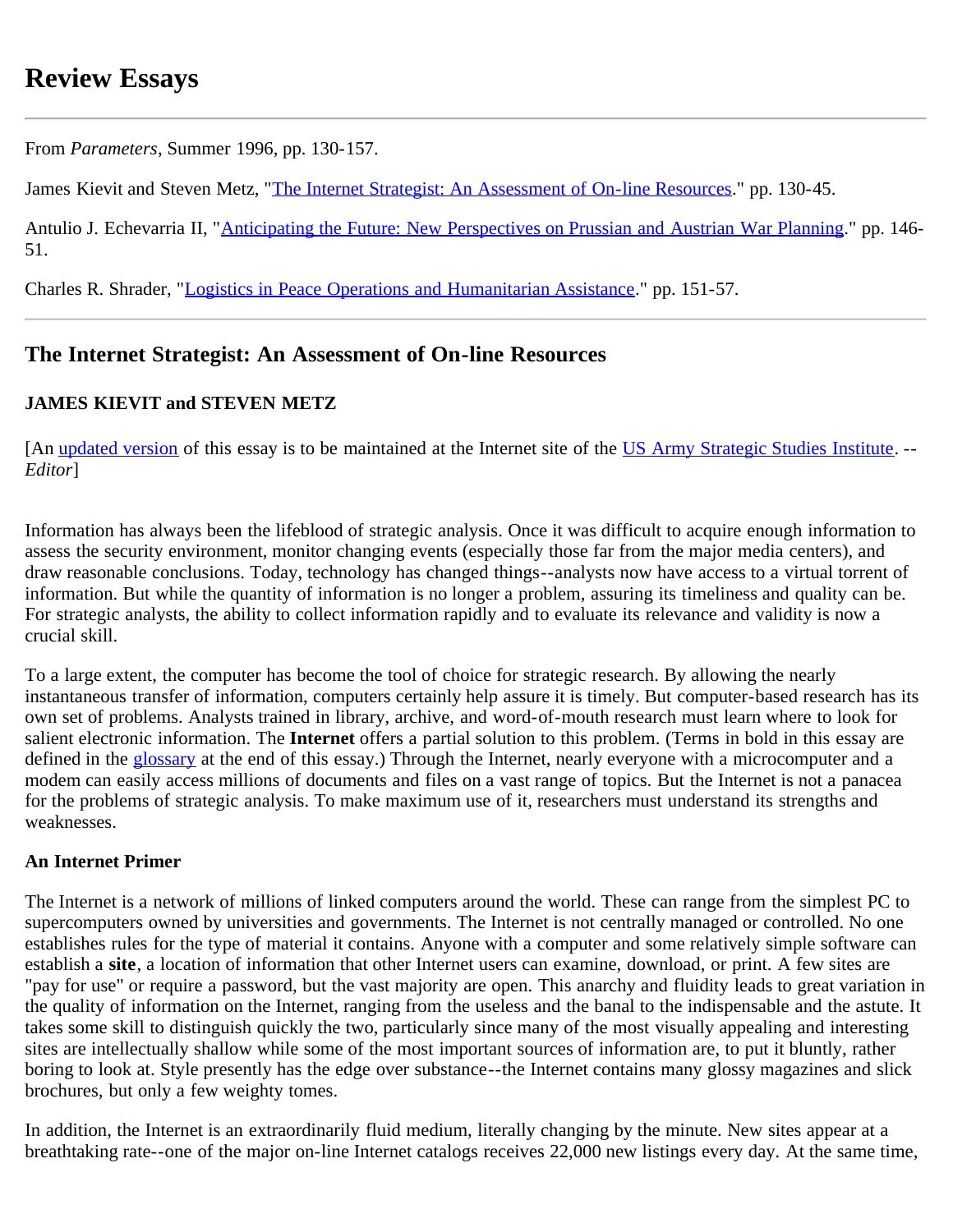many sites go away. Because it only takes a few minutes at a computer to change a site, they change regularly. This means that mastery of Internet information is extremely perishable. A researcher away for a few months will find a massive amount of new information during his next visit, but may also find that older data is no longer available. The Internet is less like a library where the holdings remain relatively constant than a public bulletin board whose information has a brief lifespan.

On top of the vast amount of new material entering the Internet, its structure and essence are also changing. The Internet was initially built by governments and universities as a research tool to allow the rapid exchange of data among scientists. Today, most of its phenomenal expansion is fueled by commercial firms selling on-line access or marketing goods and services. Advertising and "pay for use" sites have appeared. The look of the Internet also has changed dramatically. Text-only **gopher** sites are being replaced by graphics-laden and sometimes beautiful **web pages**. This transformation will continue for some time. The Internet of the year 2000 will be as different from the Internet of 1996 as Disney World is from a scientific conference. This is a mixed blessing. More of value is available on the Internet every day, but there are also more distractions to wade through while getting to it.

Three Internet features are most relevant for strategic analysts: the world-wide web, news groups, and electronic mail (**email**). Email is a means of interpersonal communication that falls somewhere between the immediacy of a phone conversation and the more thoughtful but slower exchange of ideas previously done by writing letters and memos. The specifics of using it vary greatly according to the mail software being used. **News groups** are collections of individuals interested in a particular topic who post messages, questions, problems, or issues on the Internet and reply to those left by others. The messages can be stored at an Internet site that participants access using **web browser** software like Netscape, or they can be distributed by email. News groups are, in effect, electronic discussions and debates. While there are thousands of them dealing with every conceivable topic, most of those focusing on strategic, political, and military issues are relatively unsophisticated, making them of limited value for serious research. There is great potential, though, for limited-access news groups restricted to true experts. This is probably one wave of the future.

The **world-wide web** (also known simply as "the web"), which is based on **home pages** combining text, graphics, links to related sites, and, increasingly, audio and video, has become the most popular and rapidly expanding element of the Internet. In a sense, the world-wide web is the Internet's library and can be a powerful source of timely information. But there are no librarians monitoring either the categories or the quality of information available on the world-wide web. More than any other part of the Internet, the world-wide web requires researchers to develop effective, personalized techniques for rapidly finding appropriate data and assessing its quality. This is not an easy task for busy national security specialists and strategic analysts. To guide the way, the rest of this essay will offer an introductory roadmap of the web, suggesting sites of current value and noting others with the potential to become important resources.

# **Catalogs and Search Engines**

Since one of the major challenges for users of the world-wide web is locating appropriate material, many of the most useful sites do not provide actual data but instead offer ways to find and connect to other sites. These are the Internet's catalogs or **gateways**. Their greatest value is that they provide collections of **links**. Links are pictures or special text (usually colored differently from the rest of the text and underlined) which automatically transfer the user to another Internet site when they are clicked with a mouse. For instance, while connected to computers in Switzerland or Australia, clicking on a link to the Strategic Studies Institute will temporarily disconnect the user from the overseas computer and connect him to the one at Carlisle Barracks, Pennsylvania, where the Strategic Studies Institute home page is kept.

Among the most extensive and powerful catalogs is *Yahoo*. (The names of specific Internet sites are shown in italics. The [Internet address-](#page-10-0)-or **URL**, which stands for "uniform resource locator"--used to access each site is listed at the end of the article.) Originally the project of computer scientists at Stanford University, *Yahoo* is now a commercial firm and is a well-maintained site. *Yahoo* provides a brief description of and electronic link to thousands of Internet sites on every conceivable topic, including many political, economic, and military ones. It also offers links to news groups and has recently added the Reuters news wire service. *EiNet Galaxy* is an equally slick and powerful general gateway to Internet sites.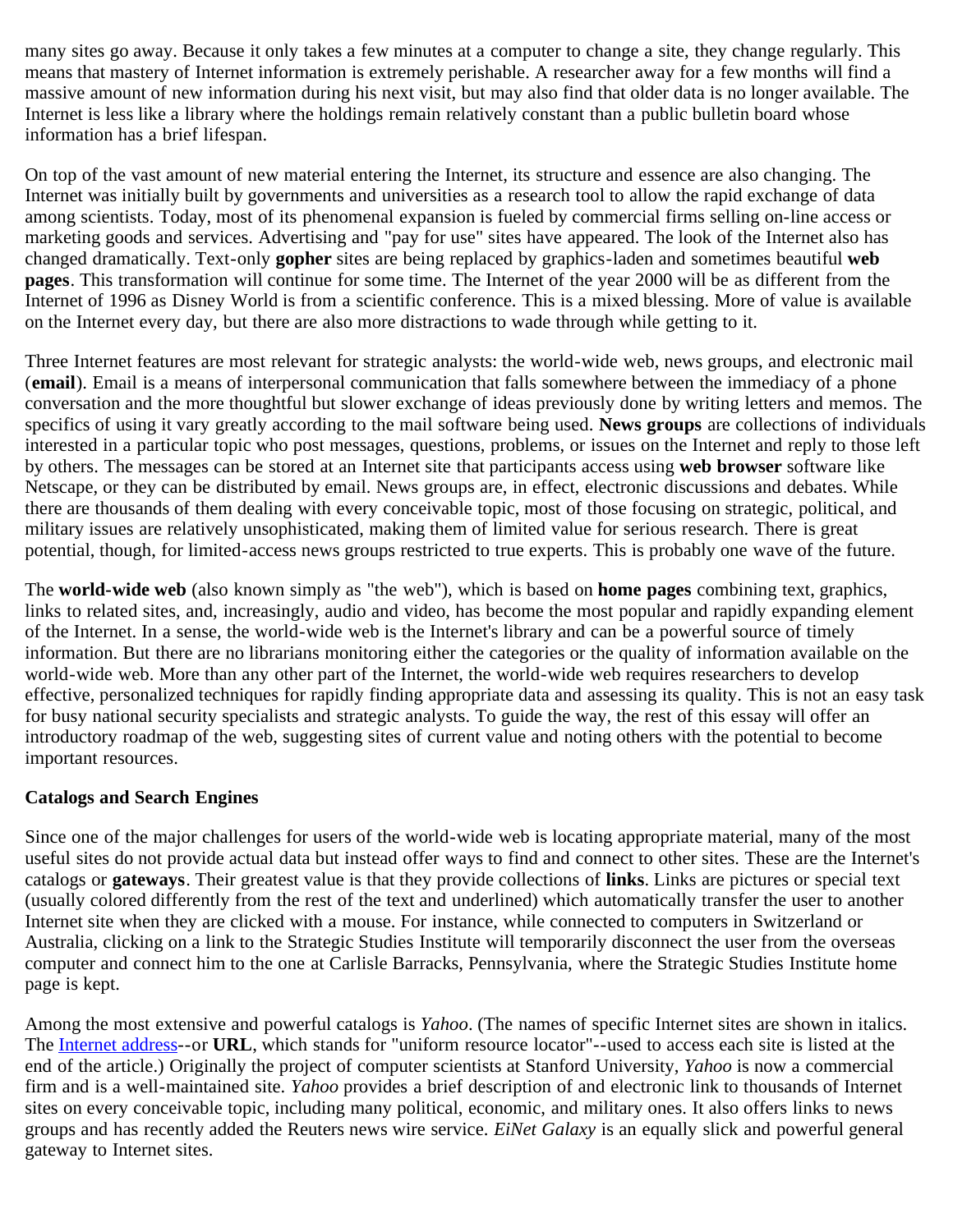While *Yahoo* has its own search tool, some of the dedicated Internet **search engines** are even more powerful and flexible. Most will scour the web using parameters provided by the user and then identify sites that meet the stated conditions. The user can access the sites located through the search by clicking on them in the report provided by the search engine. *InfoSeek* is an example of a search engine for finding web sites and news groups. While it offers limited (but still valuable) free access, a subscription is inexpensive and includes many useful features, such as the ability to construct a personal news wire. *WebCrawler*, *Inktomi*, *Magellan*, *Excite*, *Alta Vista*, *Open Text*, and *Lycos* provide similar functions. Increasingly, "meta search" services like *Starting Point* can be used to connect to all the major search engines, thus making it unnecessary to access each one individually. Some other sites, such as the *Internet Sleuth*, search on-line databases.

Many of the catalogs, including *Yahoo*, provide a list of new Internet sites. *Net Scout Services* offers even better ways to do this. It includes a weekly newsletter called the *Scout Report* that summarizes new Internet resources, and a daily service called *Net Happenings* that routinely identifies about 30 new sites. Both of these applications can be accessed directly over the world-wide web or received by email. Information on email subscriptions is available at the web sites. *Netsurfer Digest* is a similar weekly compilation of new sites delivered by email. *Internet Resources Newsletter* is not distributed by email and must be accessed at its web site, but it provides a wealth of information aimed at serious researchers rather than those seeking mostly entertainment on the Internet. This means that substance counts more than glitz. It is a British site, so British resources dominate the listings, but those from many other countries are also listed and assessed. Some other Internet sites such as *USA Today* and *Cable News Network* provide short lists of new sites, but their focus is more on home pages that are entertaining or popular than on those that provide research resources.

# **US Department of Defense Sites**

Department of Defense organizations are extensively represented on the Internet, which is not surprising since the Internet can trace its evolution to the government's "survivable communications system" initiative. But despite the numbers and logical structures of most Department of Defense web sites, they tend to be simply electronic brochures offering a basic description of the organization, its mission, and location that offer no usable information for researchers. Examples include *TRADOC* (the US Army Training and Doctrine Command), the *Defense Intelligence Agency*, and *US Military Academy*. Only a few Department of Defense sites offer research material on national security strategy or policy or on military strategy.

*DefenseLink* is an entry point to Internet sites operated by the Office of the Secretary of Defense, the armed services, and related defense agencies. More important, *DefenseLink* provides a means to search and download Department of Defense directives, obtain transcripts of important speeches, and connect to other sites dealing with specific military operations (for example, *BosniaLink*). And, via *DefenseLink Locator*, it provides a rudimentary but usable database of other defense information sources. *DefenseLink* is hindered by the absence of a directory of key personnel in the Office of the Secretary of Defense. Two related sites, the *Joint Chiefs of Staff* and the *Unified Commands*, are not particularly useful, providing only biographical information and fact sheets on their organizations. All three have the potential to grow into key resources.

Each of the military services has a centralized directory of its Internet sites. *Army Link*, as its name suggests, is a **hotlist**, a listing of links, to the more than 400 Army home pages. Most of these are of little interest to a strategic analyst. The sites are indexed alphabetically and by subject area. One must be careful, however, when using the subject index. For example, the *Strategic Studies Institute* is the only entry under "strategic planning," but at the same time it is not listed under "studies." *AirForceLink* provides a searchable index to more than 170 Air Force sites. While some include a list of contacts, few of them offer email addresses or information for strategic research. *NavyOnLine* provides links to more than 80 Navy organizations. It is possible to look at recent Navy press releases on-line but, short of manipulating the page's computer source code, an entire document must be printed to obtain any part of it. Entering "strategy" into the *NavyOnLine* search index resulted in only one **hit** (which is to say, it located only one source), and this was the long-range plan for the development of the Naval Undersea Warfare Center. Finally, *MarineLink*, the revised US Marine Corps home page, offers public relations material, access to Marine-related publications, and a hotlist to more than 50 other USMC sites. Unfortunately for the strategic analyst, its most valuable resource--a "concepts and issues" document--is not particularly "user-friendly."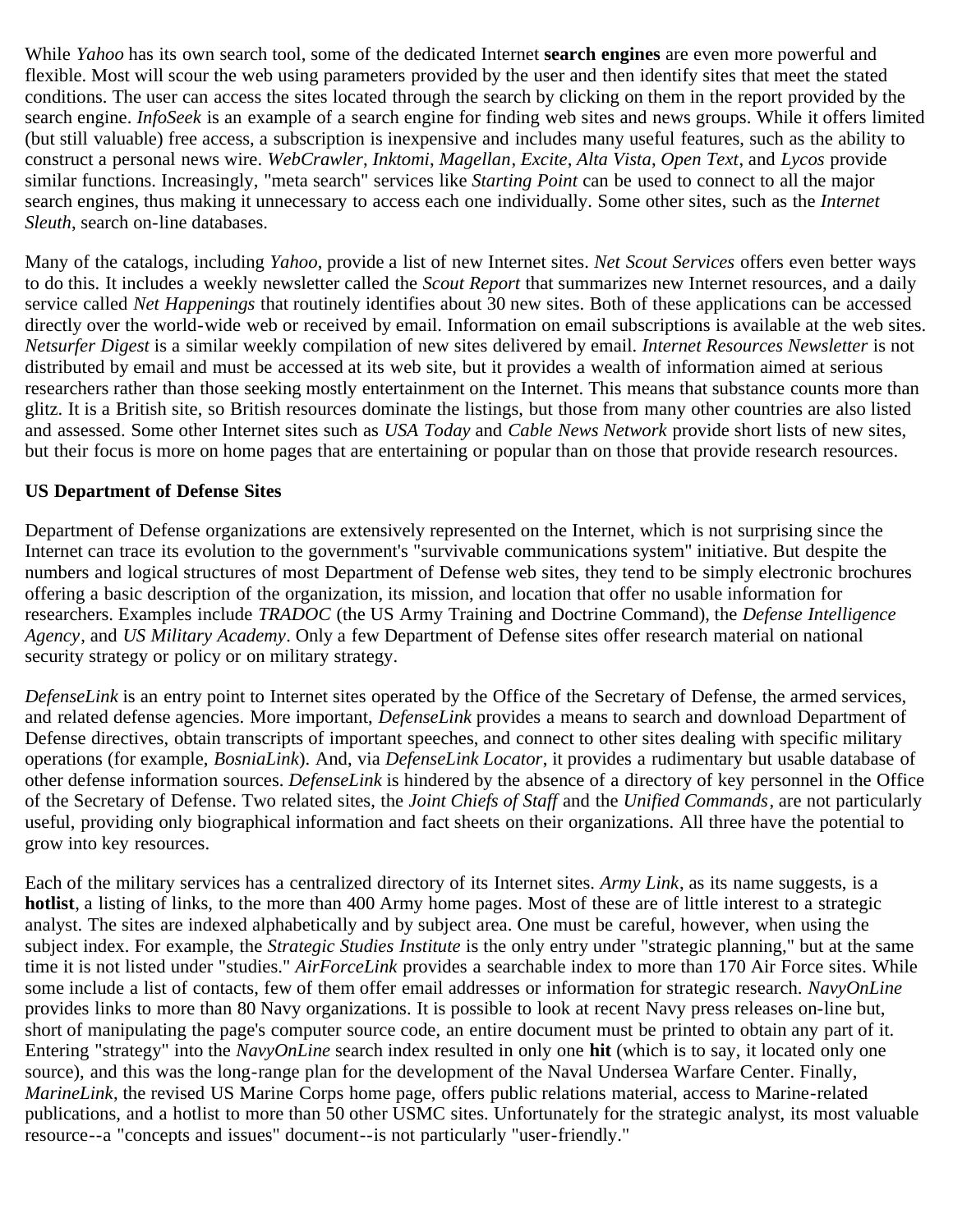The *Defense Technical Information Web* is an alternative starting point for Department of Defense Internet sources and has a useful link locator page. The *Army Knowledge Network*, intended eventually to be a conduit of all Army electronic information, thus far merely identifies those developing the structure. One of its subordinates, the *Automated Historical Archives System*, "develops, maintains, and distributes on-line the Army's electronic, multimedia archives for post-Vietnam contingency operations and the peacetime preparation for war and planning for the future." This would appear to be an ideal source for the strategic analyst. Unfortunately, it currently includes very little information. At that, it is better than the *Battle Labs* site, which was last updated in April 1995, contains a "we're working on this database" message dated November 1994, and at present simply provides statistics on the number of individuals who have accessed it.

The *Marshall Center*, which is the Internet site of the United States European Command's George C. Marshall Center for Security Studies, is a state-of-the-art page that is well-organized and provides useful information about the center's staff. It also offers on-line access to some publications, documents, and conference reports dealing with European security. The Army's *Foreign Military Studies Office*, which is charged with assessing regional military and security issues through open-source media and direct contact with foreign military and security specialists, provides on-line access to its publications on geostrategic issues and military operations other than war, including a few translations of foreign publications. The *Army Research Laboratory* site has one worthwhile document, a "Strategic Plan" which outlines the Army's near-, mid-, and long-term technology goals. The page, however, contains lots of graphic "buttons," which makes it slow to load. And tapping its "phone book" link resulted only in "file not found" responses. The *Center For Army Lessons Learned* furnishes an index to some Army branch publications. These, while of only limited interest to the strategist, might be valuable for those more interested in the operational or tactical levels of warfare.

Though its name might not initially attract a strategic researcher's attention, *Force XXI* deserves a visit. It includes a searchable version of *FM 525-5: Force XXI Operations*, the Army's "conceptual foundations of War and Operations Other Than War in the early decades of the 21st Century." The search engine identified 19 references to "strategy." The site also includes a *Campaign Plan* for revising the Army's structure, *Commander's Conference* pages providing current and projected budget, personnel, and logistics information, and on-line access to numerous *Articles* relating to the future operational environment and changing the Army. And, although showy, the *Force XXI* pages seem welldesigned and for the most part relatively quick to load.

Finally, one might expect the Internet sites of the high-level military colleges--the Department of Defense's academics--to prove more useful for research. This is not entirely true. The *National Defense University* (NDU) does provide a well-organized link page to its affiliated colleges and organizations. It is, though, a classic case of an Internet site whose developers were seduced by the temptation of elaborate graphics. These do not augment the value of the site, and they make it excruciatingly slow to load. This tendency to add glitz at the expense of usability is a recurring one on the Internet, especially in sites designed by commercial firms. The home pages of NDU's subordinate colleges and organizations vary in quality. The only items of use to researchers on the *Armed Forces Staff College* site are bibliographic listings from its library links. The rest is the sort of descriptive information on courses and departments found in any college catalog. Both the *National War Colleg*e and the *Armed Forces Staff College* have recently added faculty directories, including members' research expertise and contact information. Unfortunately, the NWC directory's font size is so small that the information is nearly unreadable. The *Industrial College of the Armed Forces* directory is organized alphabetically by department, but provides neither expertise nor contact information. It evidently intends to provide eventual access on-line to publications, since links are already included but are "under construction." The most valuable link from the *National Defense University* is to its *Institute for National Strategic Studies.* This well-organized page includes a searchable index (which provided 21 references to "roles and missions"), the ability to view the full text of published studies on-line, conference and symposia information, and a staff directory including biographical data and contact information.

*Air University*, while its graphics make it slow to load, is a major innovator in at least one area: it provides an interactive opportunity, via its link to *2025*, to share and explore ideas on air and space capabilities for the future. Any individual can participate in this Air Force study by submitting thoughts on the entry forms provided. *Air University* is also valuable for its book and publications listings of airpower-related material. Currently the listings provide summary and bibliographic information only; there is no capability to obtain full text on-line, although hard-copy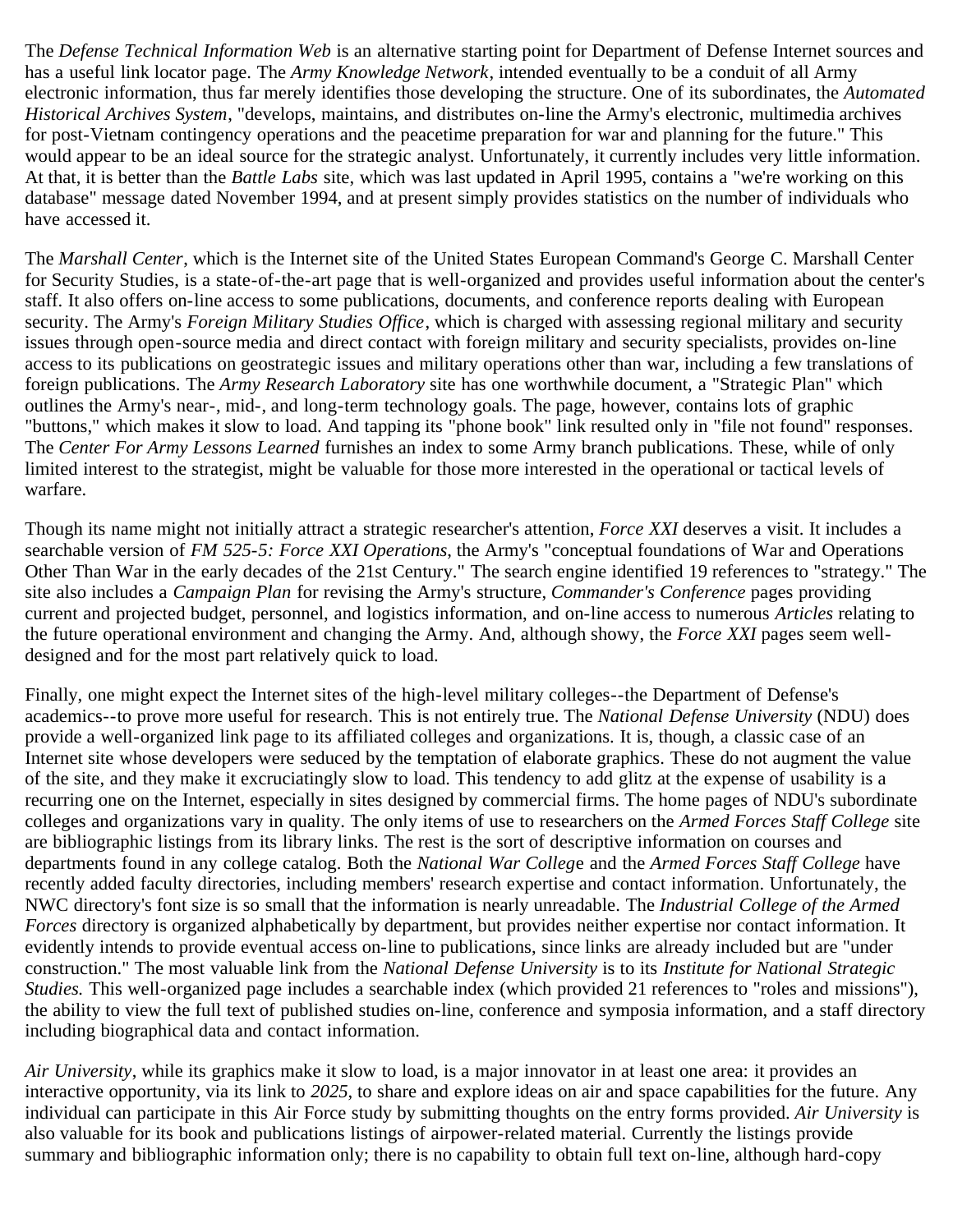ordering information is supplied. There is also both an author and title index to recent airpower publications. *Air University* also links to *Air Chronicles*. The graphics make this slow to load but the site does provide access to essays and articles via its "Contributor's Corner," including some with strategic relevance. The more recent, however, cannot be viewed with a normal browser but only with "Adobe Reader" software--which *Air Chronicles* provides via a downlink if you have sufficient free disk space. Others are very large, up to 1MB, so be prepared to wait for them to load. *Air Chronicles* also links to *Airpower Journal*. At this site, some recent articles and short essays can be viewed on-line and all can be downloaded.

Although expansion is under way, the existing Internet site of the *US Army War College* is limited. Its *Center for Strategic Leadership* and *Peacekeeping Institute* home pages, while well laid out, provide only organizational, biographical, and contact information. Its *Military History Institute* offers several photographic archives and some bibliographic material, but unfortunately there is not yet on-line access to even a small portion of the Institute's holdings. The *Strategic Studies Institute* does offer some research material. Modeled on the *Institute for National Strategic Studies* site, the *Strategic Studies Institute* site has the usual organizational material and publication catalog, but also provides full text of many of its analytical studies, conference and symposia information, a staff directory with biographical data, phone numbers, and email addresses, and a collection of links to other Internet sites of value for strategic research. Its major shortcoming is lack of a searchable index to its publications. A recent addition to the USAWC pages is *Parameters*, the Army's senior professional journal. This site provides a complete index of past articles (searchable if you are using Netscape), full text of selected articles and review essays from recent issues, and information on subscribing or submitting manuscripts for possible publication.

As yet, the US Naval War College has no presence on the net. The *Naval Postgraduate School* does have a site, but its focus is on the technological aspects of operations research and systems analysis. The school's Department of National Security Affairs is listed, but cannot be accessed. And the *Naval Postgraduate School* site suffers from the all-toocommon lack of a faculty email directory.

### **Other US Government Information Sources**

Many executive branch agencies have established world-wide web home pages with basic, brochure-level information about their organization and function, but as with the Department of Defense, few of these can serve as a resource for analysts or researchers. The *National Security Agency* and *Advanced Research Projects Agency* (ARPA) are typical, although the ARPA site does offer some press releases and testimony. Similarly, the *National Technical Information Service* site is a catalog of the agency's vast holdings of scientific, technical, and business-related information, but little of it can be read on-line, downloaded, or printed. If it were, researchers would gain greatly. The *White House* site is one of the most popular on the world-wide web. It is glitzy and fun, but offers no material of value to strategic analysts.

A few other executive branch sites do include important research material. The *World News Connection*, which provides news stories from around the world, is exceptionally valuable to regionalists dealing with areas overlooked by the mainstream media. Essentially it is an on-line version of the Foreign Broadcast Information Service (FBIS) reports. The downside is that users--even government ones--must pay for the service. However, the subscriptions are flexible, offering both short-time access for researchers involved in a single project and longer terms for individuals or organizations with a recurring need. The *Voice of America* site is especially frustrating. It is a potential gold mine, but its developers cannot seem to make the site work correctly. For a long time, it was a gopher site with broadcasts categorized only by date rather than topic and without a search engine; users had to know in advance precisely what they were looking for. Recently, *Voice of America* converted to a web site with a search engine. This seemed to be a tremendous step forward, but at the time this article was written, none of the links to sources found by the search engine worked. And, since the list did not provide broadcast dates, it was impossible to find any information.

The *Department of State* is one of the more frustrating locations on the web. For a strategic analyst dealing with US foreign policy, this site, which provides foreign policy news, speeches, statements, and reports, could be an extraordinarily useful tool for keeping abreast of official policy. But while it has been improved recently by the introduction of a web home page and a search engine, it remains awkward to use and difficult to access. To get a printed copy of a one-page story from the *Department of State Dispatch*, for instance, users must print the whole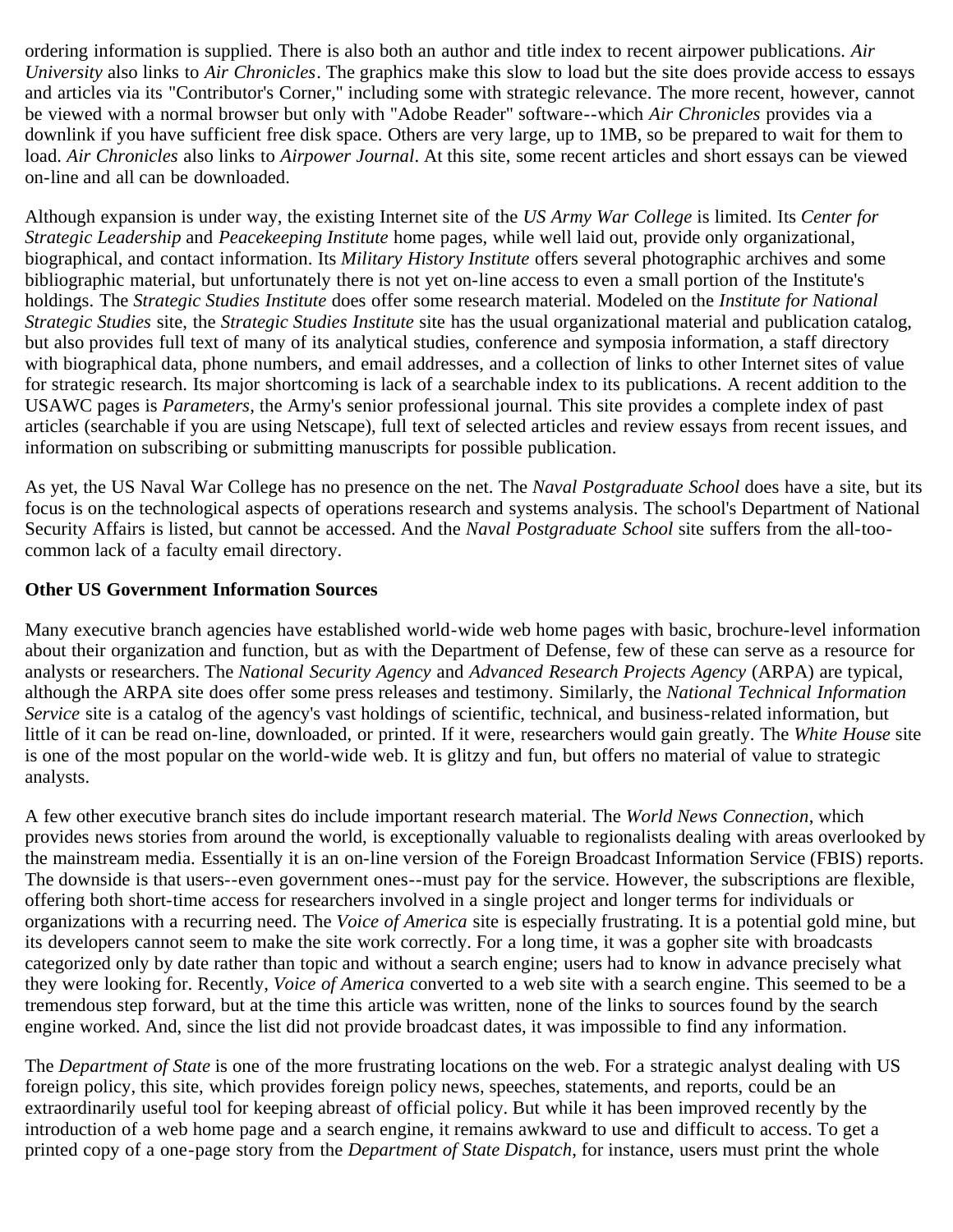document, which sometimes contains more than 50 pages. The *Library of Congress* web page also combines tremendous potential and serious shortcomings. It may eventually be the premier site on the Internet for researchers, but now it offers mostly basic information about the Library, a few links to other sites, and searchable catalogs. Once an analyst finds a citation from the catalogs, he or she must then go to a library to retrieve the material rather than having on-line access to it.

The United States Congress has both good and mediocre Internet sites. The *Senate Armed Services Committee* and the *House National Security Committee* sites simply list members and provide contact information. The *Congressional Email Directory* is a good, searchable resource. The general US Congress site--named "*Thomas*" after President Jefferson--is one of the most important pages on the Internet for Americans interested in political affairs. It provides full text of legislation, a searchable transcript of the Congressional Record, bill summaries and status reports, information on hot legislation organized by topic, a copy of the US Constitution, and a useful primer on the lawmaking process. It also includes links to other congressional sources, including senators and representatives with email or home pages. With improvements in its search engine, *Thomas* could move from a very good site to a truly superb one. In addition, *GPO Access* is an extremely well-designed site providing a powerful search tool for legislation and other congressional documents. Public access to documents is either from a Federal Depository Library or directly from the Government Printing Office. *CapWeb*, which is not affiliated with the government, is another source of congressional information.

# **Think-Tanks and Professional Journals**

There are several gateways dealing specifically with think-tanks and research organizations focusing on world politics and security policy. *International Security Network* and *IANWeb* are good examples. In fact, the Swiss-based *International Security Network* is currently the single most useful site on the world-wide web for national security analysts and researchers. Its list of links to think-tanks, universities, government organizations, and news groups is as exhaustive as possible in such a fluid medium. It also provides a wealth of other information on the structure and lexicon of the Internet and a few documents that can be downloaded. The *Electronic Headquarters for the Acquisition of War Knowledge* (EHAWK) is an excellent gateway to Internet locations dealing with military history and news. It also includes links to military-oriented news groups and email discussion groups. *Bombs and Bullets* is a more limited attempt to do the same; this page needs renovation, however, as many of its links are invalid. *SACIS* is a truly outstanding site with links to the United Nations, various UN agencies, a range of other international organizations, databases of international law documents, and a few other international affairs pages. With the *United Nations Scholars' Workstation*, the *SACIS* site offers better ways to access United Nations material than the UN's own home page. Some useful links are also found in the *Stanford Center* (for International Security and Arms Control).

Another type of gateway is found in the *American Universities* and the *Colleges and Universities* sites, which provide links to many universities around the world. Most of these, in turn, have faculty email directories which can be used to contact experts in a variety of fields. The university home pages vary greatly in quality. Some, like Columbia University, make it easy to identify faculty experts in specific fields and send them email. Others, like the University of California at Berkeley, are difficult or impossible to use, either failing to list faculty expertise and email addresses, or requiring the user to go to two or three separate sections of the site to locate and contact experts.

As should be expected, many major think-tanks and organizations dealing with security and military issues approach the Internet as a marketing device rather than a research resource. Their sites are primarily on-line catalogs, offering a basic description of the organization and information on ordering and purchasing their products. An example is the *International Institute for Strategic Studies* (IISS), publisher of vital documents like *The Military Balance*, *Strategic Survey*, *Survival*, and the *Adelphi Papers*. Similar sites are the *Center for Strategic and International Studies* (CSIS), *Jane's Information Store*, *Stockholm International Peace Research Institute* (SIPRI), and *Association of the United States Army*. A few others such as *RAND*, *Brookings Institution*, *Stimson Center*, and the *Hoover Institution* (on War, Revolution, and Peace) offer a little more, including detailed information on their research programs and some archives. The *RAND* page also offers a basic information sheet on the Arroyo Center, its Army research division, and some other elements like the Center for Asia-Pacific Policy. Unfortunately, the site doesn't make it easy to contact specific researchers. The user who knows whom he or she is looking for from the start will do well. Others, however, must wade through the *RAND* pages to find the name of a specific researcher, and then go back to the beginning to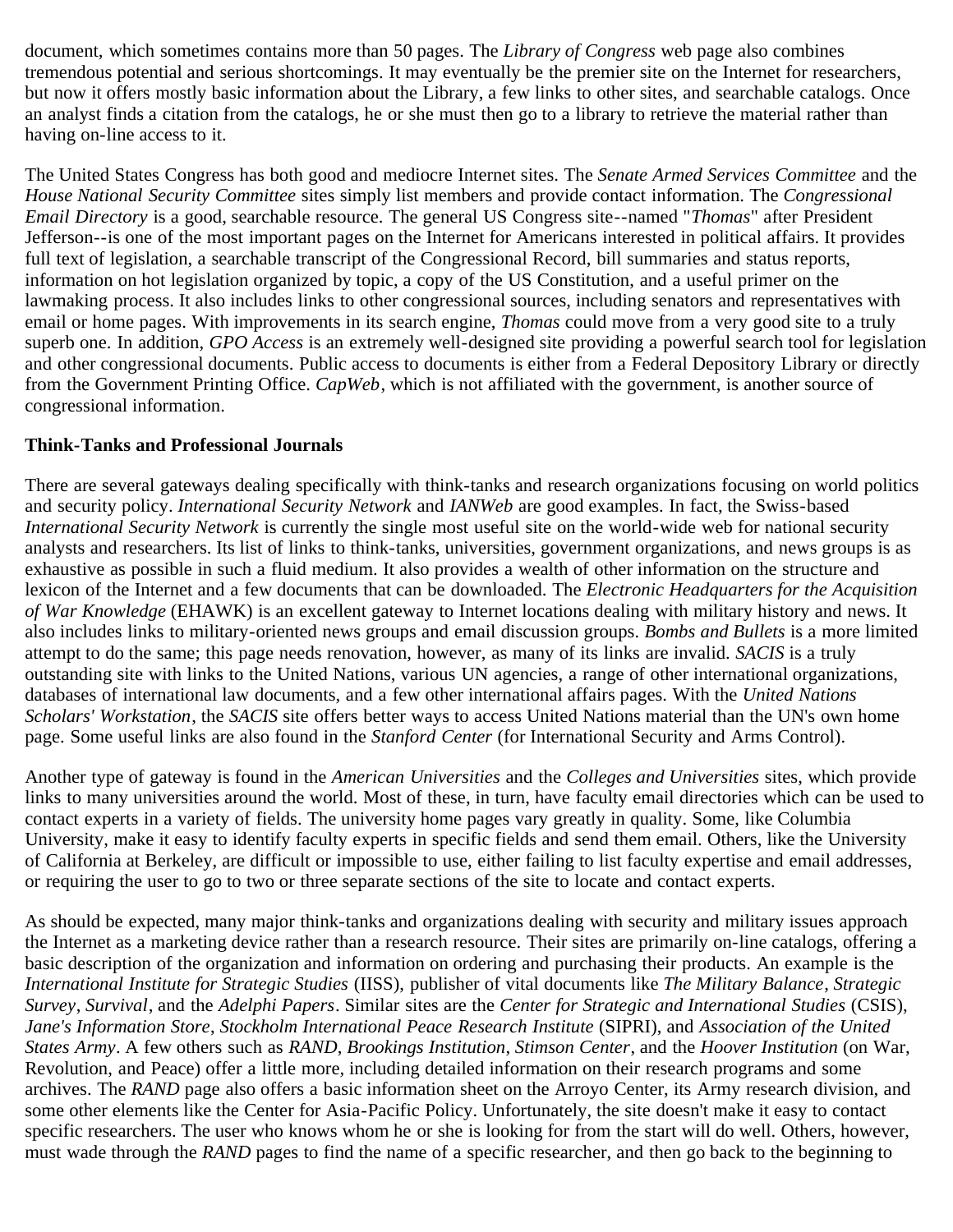search an email directory. More advanced Internet pages provide a direct mail link from their directory of experts. In this regard, the *Brookings* site is even worse: it fails to provide an email directory for its analysts (or even a phone listing).

In contrast to sites like *RAND* and those maintained by CSIS and IISS that require Internet users to order their publications using email or other means, some University-affiliated think-tanks, such as the *Jaffe Center for Strategic Studies* and the New Zealand-based *Centre for Strategic Studies*, do offer actual on-line reports and studies. Unfortunately, there tends to be an inverse relationship between the influence of an organization and the amount of material it is willing to provide on-line. The more prestigious and important think-tanks like CSIS, RAND, Brookings, IISS, and SIPRI offer little usable material over the Internet, while less influential think-tanks often give more.

In an attempt to counterbalance the "military-industrial complex," some defense spending watchdog groups have established well-designed Internet sites. These include the *Center for Defense Spending* (which also offers the latest issue of their publication *Defense Monitor*) and the *Military Spending Working Group*. While these can be unabashedly critical of the defense establishment, they provide useful alternative perspectives from which a strategic analyst can gain a balanced understanding of the defense budget debates.

Other Internet sites provide information on a specific national security topic. These include *MILNET*, with open-source data on worldwide military and intelligence structures, weapons, and force strengths; the *Program on Peacekeeping Policy*, which includes news, reports, and links on peacekeeping; and the *Carter Center*, with information about the organization founded by the President Carter, and the involvement of the center in Third World democratization and development. Similarly, *IntelWeb* offers valuable descriptions of the intelligence communities of most nations; the *Center for Nonproliferation Studies* provides material on the spread of weapons of mass destruction and their associated technologies; *Democracy Net* covers the work done around the world by the National Endowment for Democracy; and the *United States Institute of Peace* gives a collection of links to sites, news groups, and other resources concerned with conflict resolution.

Among the "single issue" sites, the *Joint Services Conference on Professional Ethics* stands out. It provides a forum for military officers and academics to discuss ethical issues relevant to the military and includes a posting of a monthly ethical problem with comments and discussion from other participants. It also offers papers from an annual conference. This is not truly a strategic site--its greatest use is probably for cadets and junior officers still constructing a professional persona--but it is so well done that it vividly illustrates the potential of the Internet. On a different issue, the *Institute for the Advanced Study of Information Warfare* is a valuable attempt to provide basic information and links on a subject of rapidly increasing importance.

The Internet also provides strategic analysts a way to keep up with key academic journals covering world politics and security issues. A number of them have home pages providing subscription information, the contents of the most recent issue, and usually a few articles that can be read, downloaded, or printed. Examples include *Washington Quarterly*, *Foreign Affairs*, *Foreign Policy*, *Journal of Democracy*, *International Security*, *International Organizations*, *Political Science Quarterly*, *Fletcher Forum*, and *World Politics*. Some important journals of opinion which cover world politics and national security, such as *Atlantic Monthly*, *National Review*, and the *New Republic*, also provide on-line versions of the current issue and sometimes recent back issues as well.

# **International Organizations and Foreign Government Sites**

A few foreign governments are moving rapidly to provide Internet access to information on their foreign and defense policies. There are virtually no government web sites of value in Latin America or the Middle East. Some governments in Eastern Europe appear interested in establishing Internet sites, but their pages are often difficult or impossible to access. In Sub-Saharan Africa, the *African National Congress* site is very good and provides South African news as well as policy statements, but is the sole representative from the region. Somewhat more surprisingly, the Japanese *Ministry of Foreign Affairs* page is one of the few official sites in the Asia-Pacific region that offers much for researchers. It includes summaries of current issues, press conferences, major speeches and articles, and the diplomatic blue book. Elsewhere, the *Australian Defence* and the Canadian *Department of National Defence* pages are good, but deal more with recent reorganizations than with strategy or world affairs. The Canadian Forces College provides a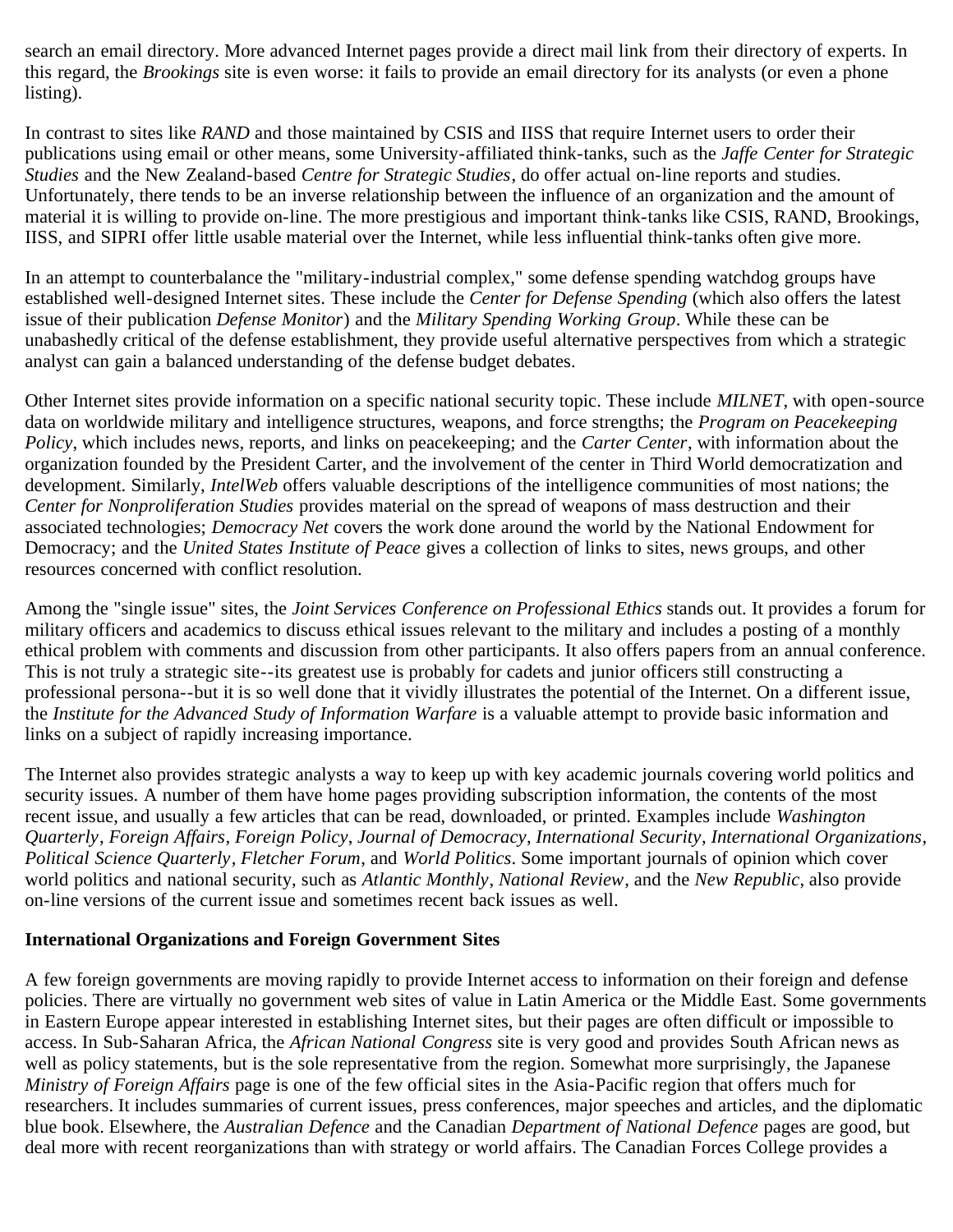solid collection of military links on its *Peace and Security* page.

Western European governments have established some very useful web sites, including the German Foreign Office's *Auswärtiges Amt* (which also includes a link to the English-language *German Information Center*), the Swiss *Zentralstelle für Gesamtverteidigung*, and the *France Defence* site. The British *Ministry of Defence* home page shows the potential of these types of resources. It contains a summary of the 1995 United Kingdom "White Paper," and the full text of the 1994 paper. In addition, this page contains comprehensive press release information, including access to the UK "Central Office of Information Internet Services," which provides a searchable listing of all press releases by all UK government organizations. *UK CALS NEWS*, another link on the *Ministry of Defence* page, provides information on the UK defense acquisition process and the current status of some materiel programs. The *Conflict Studies Research Centre* of the Royal Military Academy (formerly the Soviet Studies Research Centre) is an oldfashioned gopher site, but it provides access to a large number of excellent studies on military and security issues in the former Soviet Union.

A number of important international organizations also have Internet sites. The *World Bank* includes useful reports and documents on Third World development. The *United Nations* gopher is potentially invaluable but extraordinarily difficult to use. For example, Security Council or General Assembly resolutions are listed only by number and date rather than by subject, and the site has no search engine. Here again, a researcher must know in advance precisely what he or she is looking for. With the addition of a search engine and some other updating, this could be one of the most useful locations on the Internet for strategic analysts. As it stands, the UN's Internet site is like the organization itself: persistently struggling to keep pace with global change but never quite succeeding. The text of many treaties signed under the aegis of the United Nations can be found more easily at the *Multilateral Treaties* gopher of Cornell University. Many regional and specialized organizations, such as the *Organization of American States* and the *Organization for Economic Cooperation and Development*, have built web sites, most of which provide only basic information about the organization's structure and mission rather than the text of resolutions and other material of interest to an analyst.

*Europa*, the web site of the European Union, provides by far the most useful collection of information of any regional organization. It includes policies and agendas as well as basic organizational information. The newly opened *NATO* site is an absolute treasure trove, with texts of basic documents, communiqués, press releases, speeches, and studies. It also offers information on seminars and workshops, and has a large collection of documents on the Yugoslavia crisis, both from NATO itself and from the United Nations.

# **News and Regional Information**

The availability of world news on the Internet is expanding. The Reuters news wire service is now provided in a number of spots including *Yahoo*, *Excite*, and commercial service providers such as America Online (AOL). AOL is particularly valuable because it gives the full Reuters wire rather than the selections offered by *Yahoo* and *Excite*. AOL provides information for research on areas of the world like Africa that do not receive much attention from the mainstream media. Using America Online for research, though, brings new headaches since, in the experience of one of the authors, on-line sessions frequently entail technical problems. The *Associated Press* is also available, but stories stay on line for only a short time and there is no archive. While coverage of world events is less comprehensive than on the full Reuters wire, it is comparable to the shortened version of Reuters found on *Yahoo* and *Excite*. The *Cable News Network* posts transcripts of many of its broadcasts as well as audio and video clips. The material covers many topics, but not in much depth. *National Public Radio* also provides transcripts of newscasts and some feature stories. The *USA Today* page provides a truncated version of the paper. The *New York Times* site includes the full newspaper.

Coverage of specific parts of the world varies by region. There is much material on Europe, including the excellent *OMRI (Open Media Research Institute) Daily Digest*, which covers the former Soviet Union, and there are some good Asian news sites. In Sub-Saharan Africa only the Republic of South Africa is well-covered on the Internet. *News Briefings from the ANC* publishes nearly a hundred news stories a day from the South African press. Coverage of Latin America and the Middle East is thin. The best way to find specific regional news sources is through the outstanding collection of links on the *World News Index*. *Yahoo* and the *International Security Network* also offer links to some regional news providers.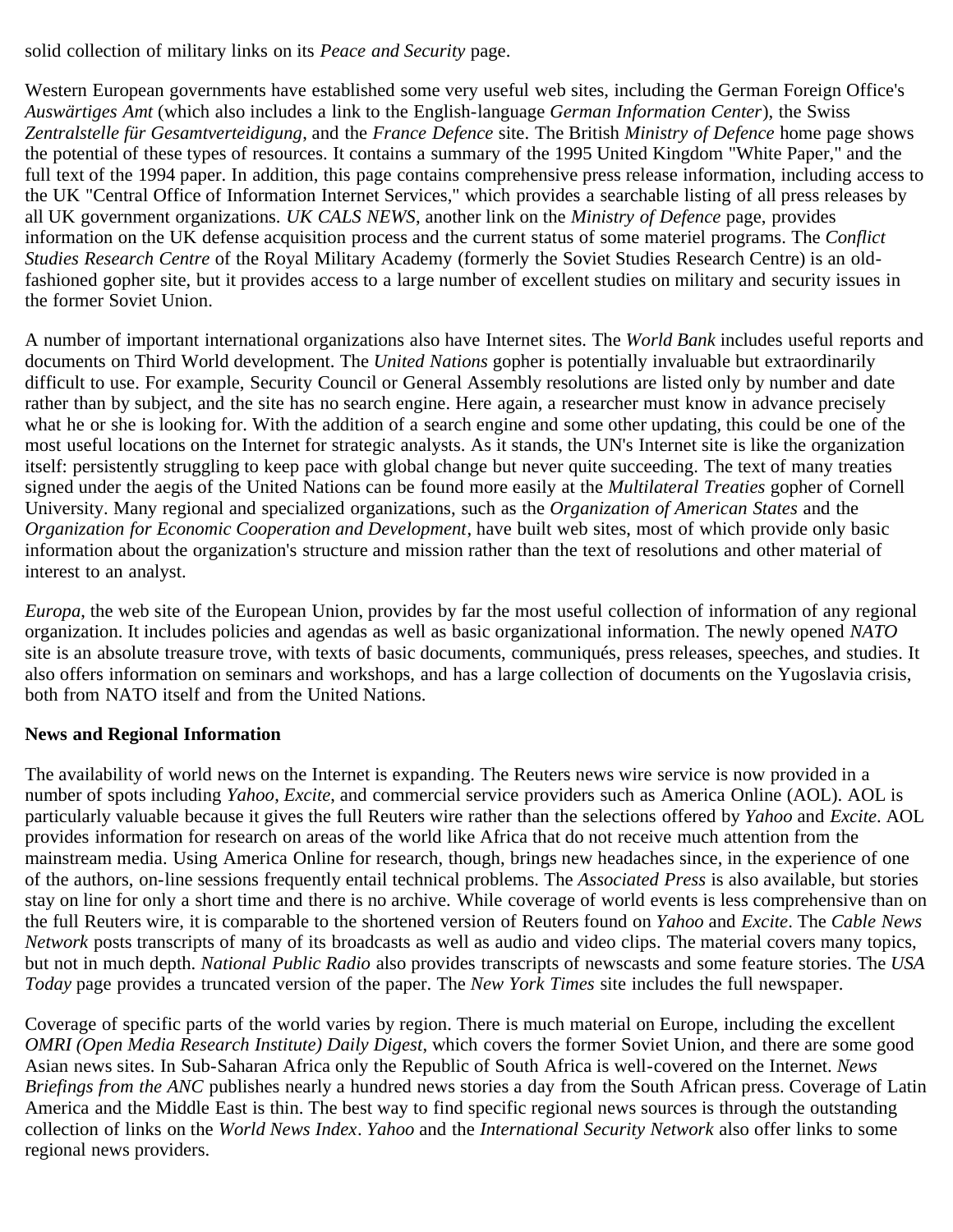### **Conclusions**

Is access to the world-wide web a necessity for contemporary strategic analysts? Probably not. The web is still in its infancy. The bulk of information remains brochure-level and most web sites are marketing devices rather than sources of data. Analysts wading into the Internet for the first time will find it a jungle. Not only is a small proportion of the available information truly useful, but that tends to be badly organized and difficult to use. Nearly all relevant information of value can be found elsewhere in printed form. In many ways, the web is for a national security professional as a microwave oven is for a cook. A cook with plenty of time and a well-stocked kitchen doesn't need a microwave; without them, a microwave may be essential. So too with the web. A strategist with few time pressures and access to a well-stocked library doesn't need the web. Strategists facing time pressure or who don't have a wellstocked library available will find it more useful.

Yet even this condition is changing rapidly. With the exception of a handful of electronic magazines ("e-zines" or "cyberzines"), contemporary providers of information see the web as a supplement to conventional publishing and distribution rather than a substitute for it. Eventually there may be information on the web that is not available in any other medium; today, however, the Internet is far from a mature resource. Users and information providers are still experimenting to find out what works and what doesn't. Change is extensive and rapid; new resources and methods appear and others fade away daily. Within a few years, though, an analyst's collection of Internet **bookmarks** will be as valuable as a Rolodex of personal contacts is now. The astute analyst will prepare for this opportunity. By exploring the web today and developing effective methods for finding and using electronic information, he or she will be ready when the Internet finally does make the leap from luxury to necessity.

# <span id="page-9-0"></span>**An Internet Glossary . . .**

**Bookmark** All software for accessing the world-wide web provides a way to place a *bookmark* at a site to make it easier to find in the future. Since the user may have followed many links to arrive at a site, it is wise to make a bookmark for those that may be of use. A well-organized collection of Internet bookmarks will become an increasingly valuable asset for strategic analysts.

**Email** Electronic mail. Messages sent between computer users over a network.

**Gateway** A web site that offers links to other web sites rather than providing information or data on a topic.

**Gopher** Predecessor of the world-wide web. A menu-driven system offering text only. Users of the world-wide web can access gopher sites and retrieve information; world-wide web sites cannot be accessed from a gopher.

**Home page** Usually the first body of information encountered when accessing a web site. Similar to entering the reception area of an office building with a receptionist offering directions to the desired locations. Provides basic information about the organization or individual creating the site and usually links to other information at that site or at related sites. Anyone with access to an Internet server can create a home page, so they range from personal pages providing information about the individual to those run by government agencies or major corporations.

**Hit** A source or link identified by a search.

**Hotlist** A list of active links to other sites.

**Internet (the Net)** A system connecting millions of computers around the world. It is not centrally managed or controlled.

**Links** Most web pages include graphics or *hypertext* (often displayed in a different color than the rest of the text and underlined) which, if clicked on, transfer the user to another body of information within the web page or connect them to another web page, sometimes in a different part of the world. By following such links, a user can find a variety of information sources. Following links is also known as *browsing* or *surfing the Net*.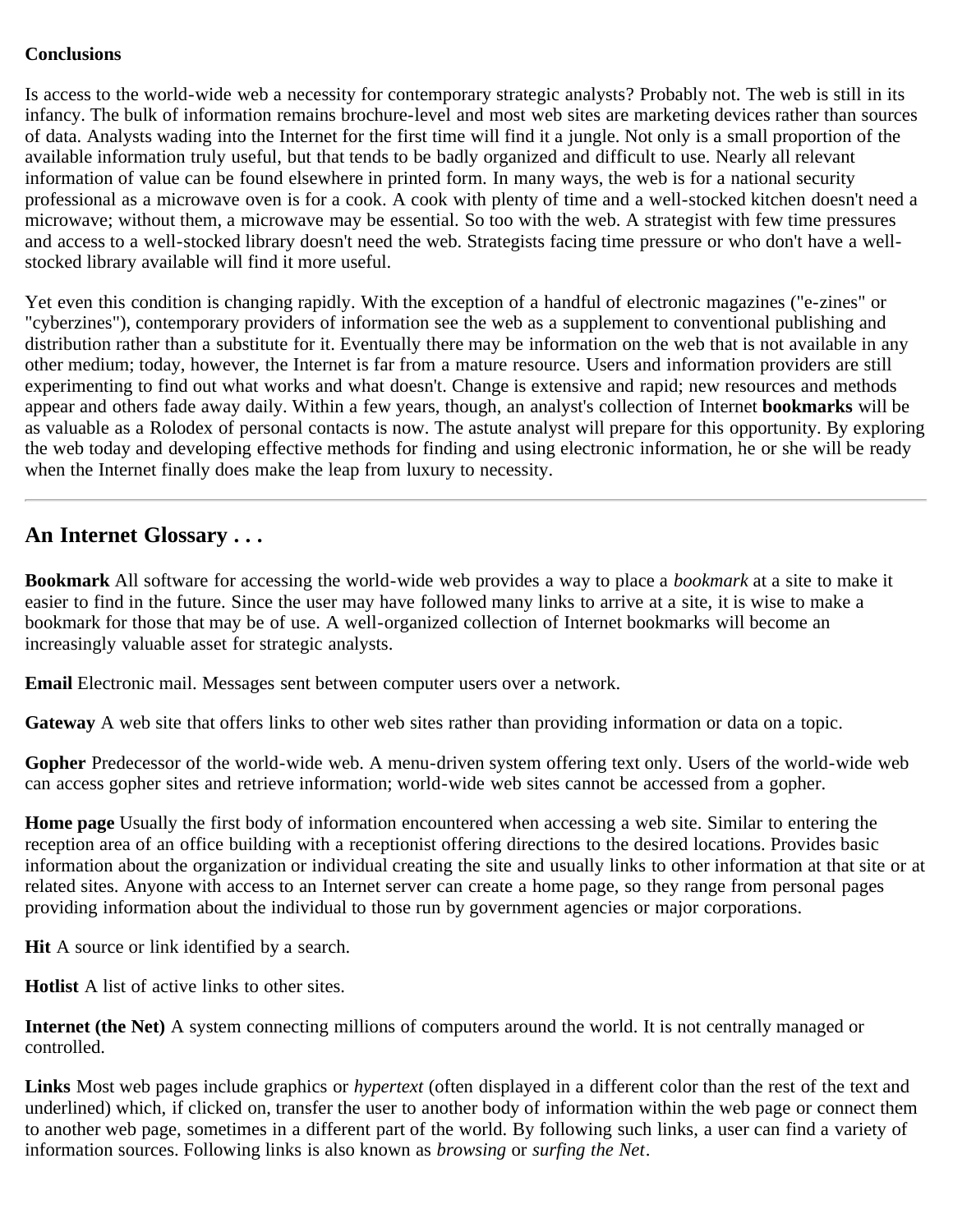**News groups** Discussion groups built around a particular topic. Some are managed, others are not. *Usenets* take two forms: email groups, where subscribers receive comments and postings from other users, or bulletin boards, which users access to read posted messages or to post their own.

**Search Engine** A computer program resident at a web site that searches for other web sites using parameters provided by the user.

**Server** A computer connected to the Internet. Users cannot directly dial-up the Internet using a modem, but must gain access through a server. Many government offices, universities, and large businesses provide access for their employees. For access at home, a user can either subscribe to one of the commercial on-line services such as America Online, Compuserve, and Prodigy, which provide Internet access in addition to their other features, or to one of the dedicated Internet server companies located in most cities.

**Site** A location of stored information, accessible over the Internet.

**URL (uniform resource locator)** The electronic *address* of an Internet site. World-wide web URLs begin *http://www. . . .* The first part of a URL indicates the type of access, the second part the name of the computer where the resource resides, and subsequent parts the actual document. Every character on a URL must be entered correctly to access a site. An American URL with an extension of *.edu* is an educational site, *.mil* is military, *.gov* is government, *.org* is a nonprofit organization, and *.com* is a commercial site. Outside the United States, the extension usually indicates the country. For instance, *.uk* is the United Kingdom and *.za* is South Africa. Most of the country extensions are fairly easy to figure out. For those that aren't, the International Security Network provides a full list.

**Web browser** A software program to access web sites. Netscape is the most popular; Mosaic is also widely used. The commercial on-line service providers such as America Online, Compuserve, and Prodigy have developed their own web browsers. Most browsers look similar and are easy to use without training or tutorials.

**Web page** An electronic *page* of information displayed at a site on the world-wide web.

**World-wide web (also** *WWW* **or** *the web***)** The fastest growing element of the Internet. Offers graphics, easy connections to related sites (*links*), and, increasingly, video and audio.

# **PAPER REFERENCES**

"How to Get There from Here: The Best, The Easiest, and the Cheapest Ways to Get on the Internet." *Fast Forward* (magazine insert), *The Washington Post*, February 1996, pp. 6-11.

Tittle, Ed, and Steve James. *HTML For Dummies*. Foster City, Calif.: IDG Books Worldwide, 1995. Ignore the title, enjoy, and be enlightened by "Part I: Welcome to the World Wide Web," pp. 3-43.

# **ON-LINE REFERENCES**

Hauben, Michael and Ronda. *Netizens: On the History and Impact of the Net*. April 1995. http://www.columbia.edu/~hauben/netbook/

Zakon, Robert H. *Hobbes' Internet Timeline*. 1993-96. http://info.isoc.org/guest/zakon/Internet/History/HIT.html

# <span id="page-10-0"></span>**INTERNET SITES**

The method for accessing the Internet sites listed here will vary according to the web browser used. To open a site with Netscape, the most popular browser, either click on the "Open" button, pull down the "file" menu and select "open location," or hit control-O, and then type in the URL. One can also type the address in the "Location" window and then hit "enter" on the keyboard. The following URLs were valid at the time of review. URLs may change, however. For any that have changed, one hopes that the site manager will have left a forwarding address.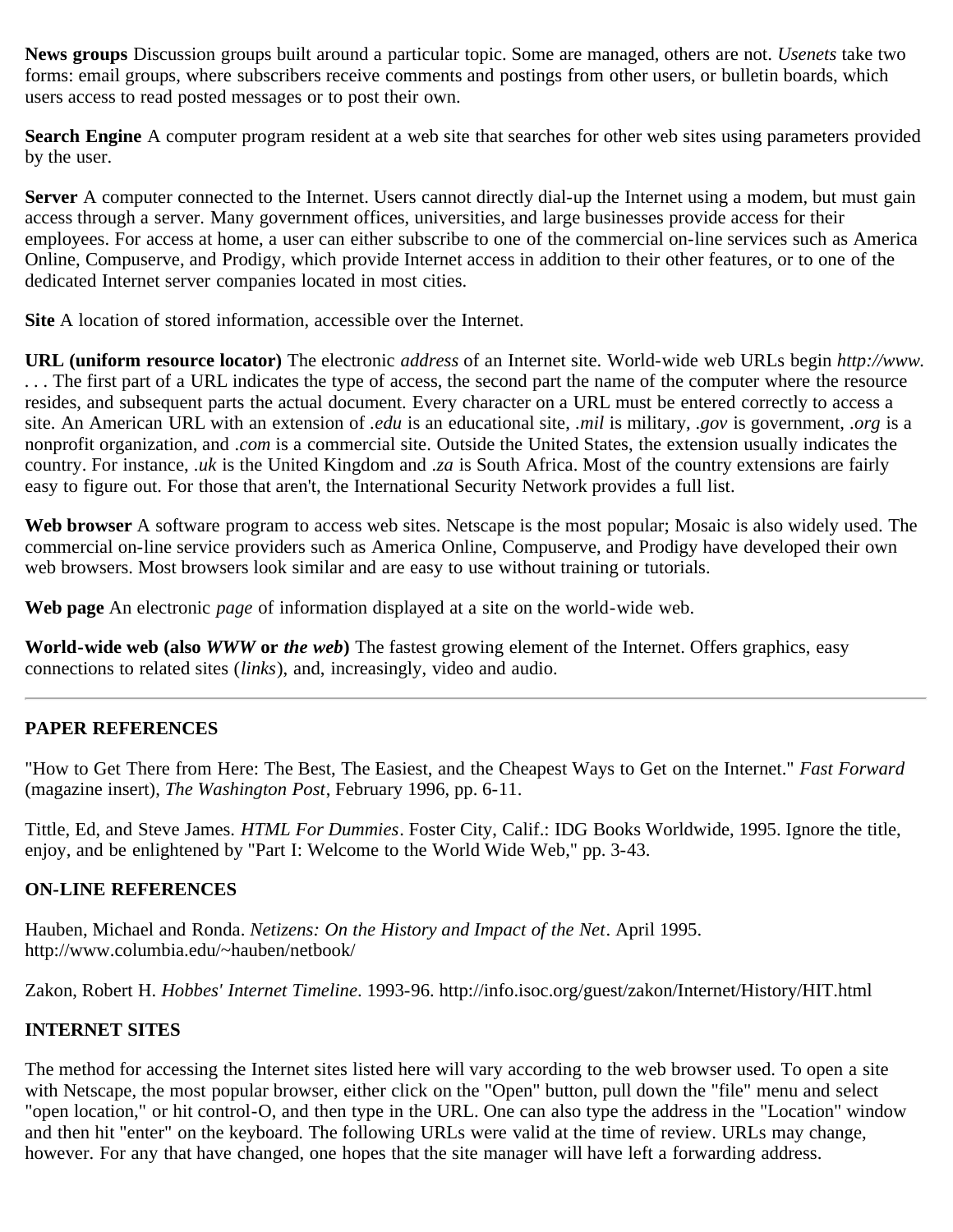Of course, a site's inclusion on the following list or in this article does not imply our endorsement of any commercial products or services.

*2025* http://www.au.af.mil/2025/2025home.html *Advanced Research Projects Agency* http://www.arpa.mil/ *African National Congress* http://www.anc.org.za/ *Air Chronicles* http://www.cdsar.af.mil/ *AirForceLink* http://www.dtic.dla.mil/airforcelink/ *Airpower Journal* http://www.cdsar.af.mil/apje.html *Air University* http://www.au.af.mil/ *Alta Vista* http://altavista.digital.com/ *American Universities* http://www.clas.ufl.edu/CLAS/american-universities.html *Armed Forces Staff College* http://www.ndu.edu/ndu/afsc/afsctop.html *Army Knowledge Network* http://leav-www.army.mil:80/akn/ *ArmyLink* http://www.army.mil/ *Army Research Laboratory* http://infor.arl.mil/ *Articles* http://204.7.227.67/force21/articles/art-toc.html *Associated Press* http://www1.trib.com/NEWS/f\_listintro.html *Association of the United States Army* http://www.ausa.org/ *Atlantic Monthly* http://www2.theAtlantic.com/atlantic/ *Australian Defence* http://www.adfa.oz.au/DOD/dodhmpgn.html *Auswärtiges Amt* http://www.auswaertiges-amt.government.de/ *Automated Historical Archives System* http://leav-www.army.mil/akn/ahas.htm *Battle Labs (TRADOC)* http://157.185.5.3/DefaultBL.html *Bombs & Bullets* http://www.aber.ac.uk/~ctj94/index.html *Bosnia Link* http://www.dtic.dla.mil/bosnia/ *Brookings Institution* http://www.brook.edu/ *Cable News Network* http://www.cnn.com/ *Campaign Plan* http://204.7.227.67/f21camp.html *CapWeb* http://policy.net/capweb/congress.html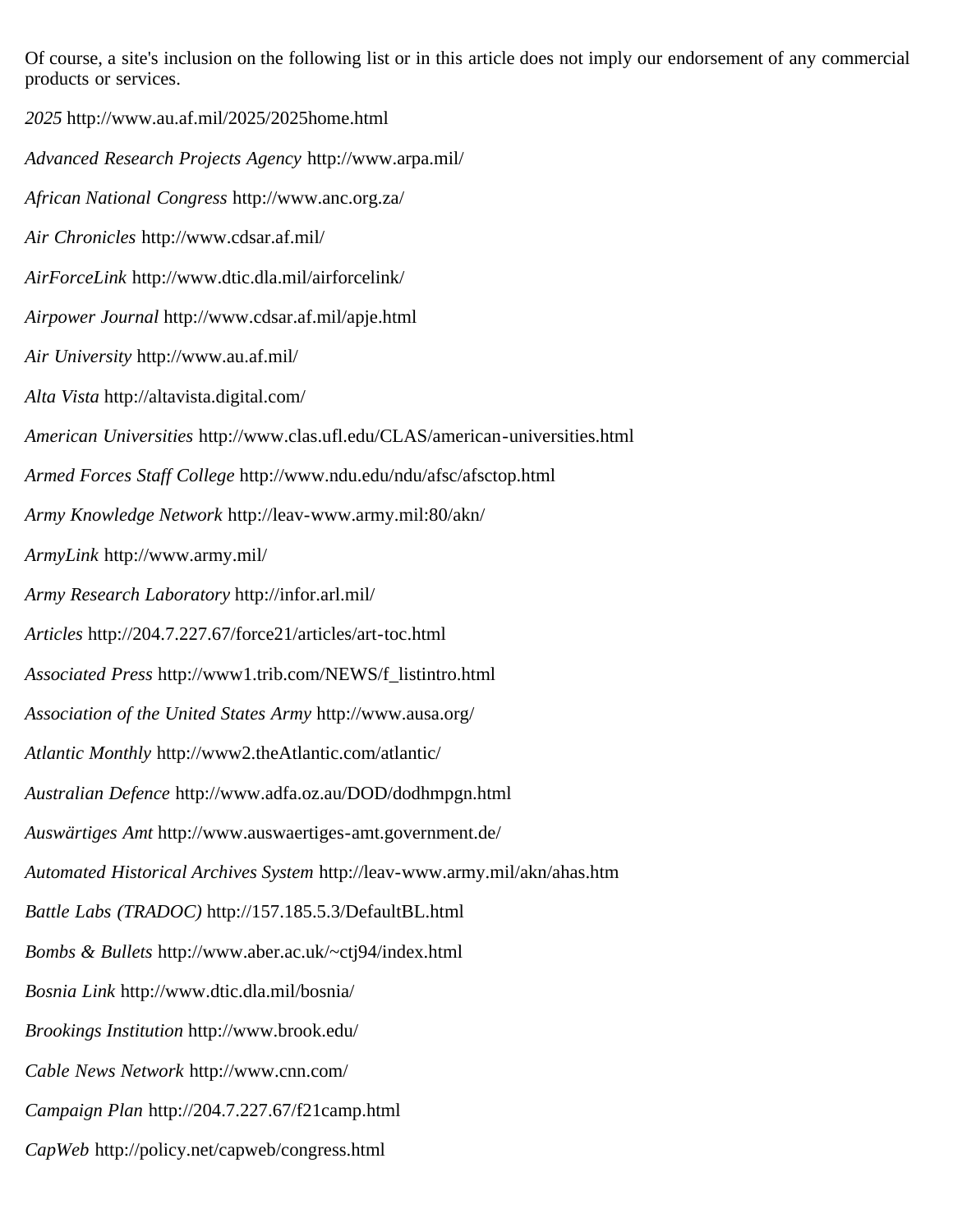*Carter Center* http://www.emory.edu/ *Center for Army Lessons Learned* http://call.army.mil:1100/call.html *Center for Defense Information* http://www.cdi.org/ *Center for Nonproliferation Studies* http://cns.miis.edu/ *Center for Strategic and International Studies* http://www.csis.org/ *Center for Strategic Leadership* http://carlisle-www.army.mil/usacsl/ *Central Intelligence Agency* http://www.odci.gov/ *Centre for Strategic Studies* http://www.vuw.ac.nz/css/ *College and University Home Pages* http://www.mit.edu:8001/people/cdemello/univ.html *Commander's Conference* http://204.7.227.67/force21/confrnce/conf-toc.html *Conflict Studies Research Centre* gopher://marvin.stc.nato.int:70/00/secdef/csrc/csrcmain.txt *Congressional Email Directory* http://www.webslingerz.com:80/jhoffman/congress-email.html *Defense Intelligence Agency* http://www.dia.mil/ *Defense Link* http://www.dtic.dla.mil:80/defenselink/ *Defense Technical Information Web* http://www.dtic.dla.mil/dtiw/ *Democracy Ne*t http://www.ned.org/ *Department of National Defence* http://ww.dnd.ca/dnd.htm *Department of State* http://dosfan.lib.uic.edu:80/dosfan.html *EiNet Galaxy* http://www.einet.net/ *Electronic Headquarters for the Acquisition of War Knowledge* (EHAWK) http: //www.olcommerce.com/cadre/index.html *Europa* http://www.cec.lu/ *Excite* http://www.excite.com/ *Fletcher Forum* http://www.tufts.edu/fletcher/forum.html *FM525-5* http://204.7.227.67/force21/tradoc525/525-5toc.html *Force XXI* http://204.7.227.67/f21home.html *Foreign Affairs* http://www.enews.com:80/magazines/foreign\_affairs/ *Foreign Military Studies Office* http://leav-www.army.mil/fmso/fmso.htm

*Foreign Policy* http://www.enews.com:80/magazines/foreign\_policy/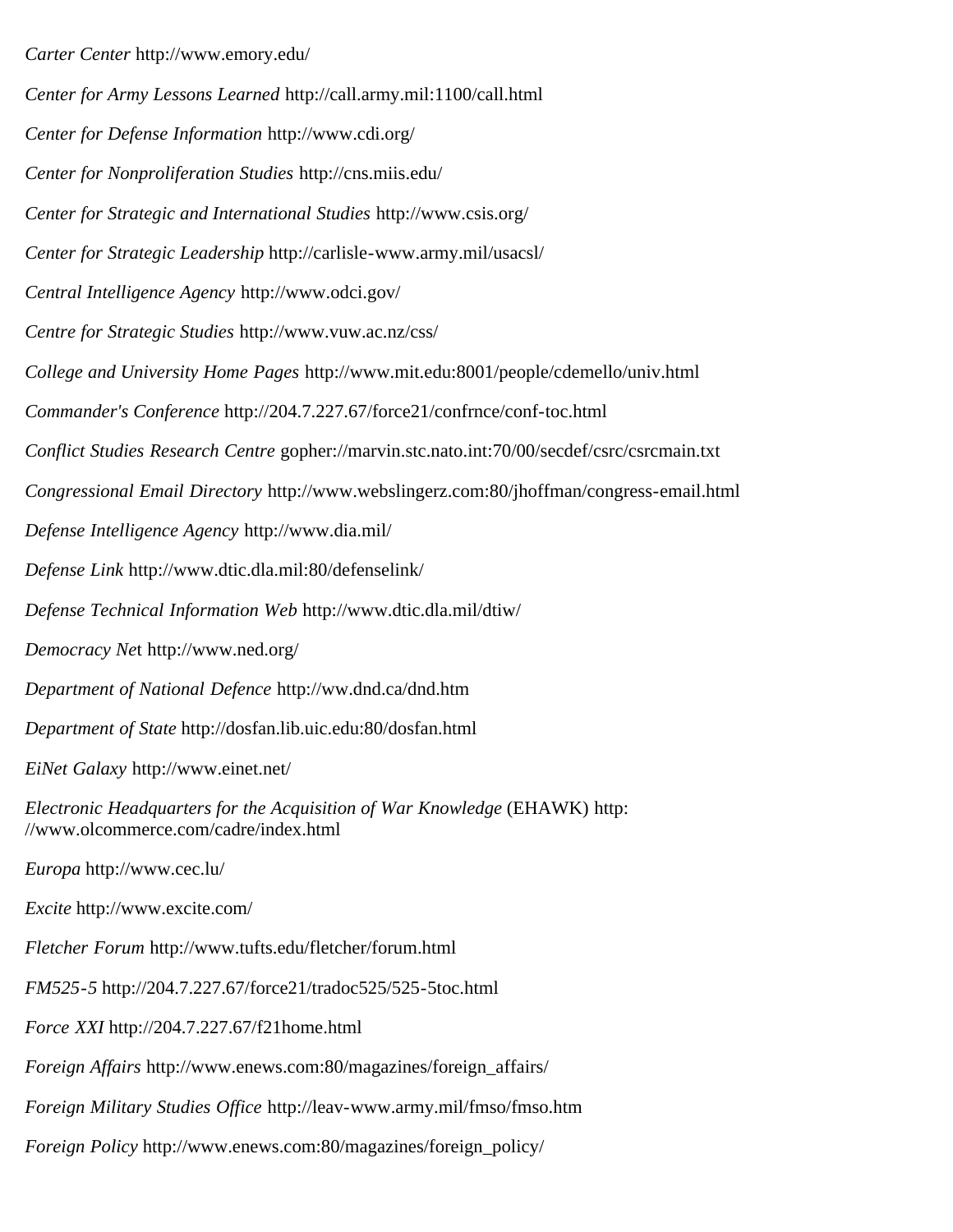*France Defence* http://www.ensmp.fr/~scherer/adminet/min/def/ *German Information Center* http://langlab.uta.edu/langpages/GIC.html *GPO (Government Printing Office) Access* http://www.access.gpo.gov/su\_docs/aces/aaces001.html *Hoover Institution* http://hoover.stanford.edu/ *House National Security Committee* http://policy.net/capweb/House/HComm/hns.html *IANWeb* http://www.pitt.edu/~ian/ *Industrial College of the Armed Forces* http://www.ndu.edu/ndu/icaf/icafhp.html *InfoSeek Net Search* http://www2.infoseek.com/ *Inktomi* http://inktomi.berkeley.edu/ *Institute for National Strategic Studies* http://www.ndu.edu/ndu/inss/insshp.html *Institute for the Advanced Study of Information Warfare* http://www.psycom.net/iwar.1.html *IntelWeb* http://www.awpi.com/IntelWeb/ *International Institute for Strategic Studies* http://www.fsk.ethz.ch/d-reok/fsk/iiss/iisshome.html *International Organizations* gopher://gopher.enews.com/11/magazines/alphabetic/all/iorg *International Security* gopher://gopher.enews.com/11/magazines/alphabetic/all/int\_security *International Security Network* http://www.fsk.ethz.ch/d-reok/fsk/defs\_hom.html *Internet Resources Newsletter* http://www.hw.ac.uk/libWWW/irn/irn.html *Internet Sleuth* http://www.intbc.com/sleuth/ *Jaffe Center for Strategic Studies* http://www.tau.ac.il/jcss/ *Jane's Information Store* http://www.janes.com/janes.html *Joint Chiefs of Staff* http://www.dtic.dla.mil:80/defenselink/jcs/ *Joint Services Conference on Professional Ethic*s http://www.duke.edu/jscope/ *Journal of Democracy gopher://gopher.enews.com/11/magazines/alphabetic/all/democracy Library of Congress* http://www.loc.gov/ *Lycos* http://www.lycos.com/ *Magellan* http://mckinley.netcom.com/ *MarineLink* http://www.usmc.mil/ *Marshall Center* http://www.marshall.adsn.int/marshall.html *Military Spending Working Group* http://www.clark.net/pub/gen/mswg/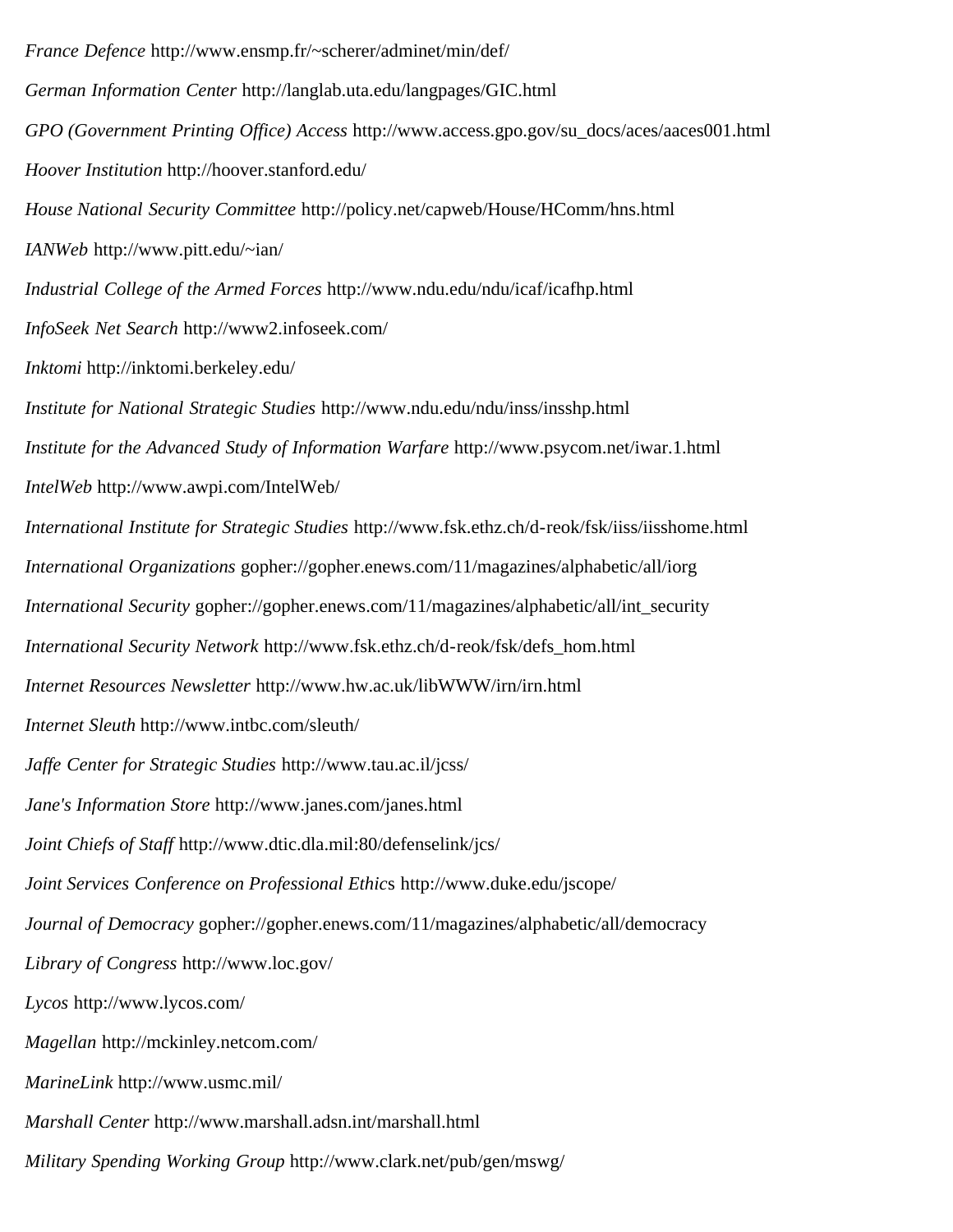*MILNET* http://www.onestep.com/milnet/ *Ministry of Defence* http://www.mod.uk/ *Ministry of Foreign Affairs* http://www.nttls.co.jp/infomofa/ *Multilateral Treaties* gopher://gopher.law.cornell.edu/11/foreign/fletcher *National Defense University* http://www.ndu.edu/ *National Public Radio* http://www.npr.org/ *National Security Agency* http://www.fas.org/pub/gen/fas/irp/nsa/ *National Technical Information Service* http://www.fedworld.gov/ntis/ntishome.html *National Review* gopher://gopher.enews.com/11/magazines/alphabetic/all/Rnational\_review *National War College* http://www.ndu.edu/ndu/nwc/nwchp.html *NATO* http://www.nato.int/ *NavyOnLine* http://www.ncts.navy.mil/ *Naval Postgraduate School* http://www.nps.navy.mil/ *Net Happenings* http://www.mid.net:80/NET/ *Net Scout Services* http://rs.internic.net/scout/ *Net Surfer Digest* http://www.netsurf.com/nsd/ *New Republic* http://www.dc.enews.com/magazines/tnr/ *New York Times* http://www.nytimes.com/ *News Briefings from the ANC* http://pantheon.cis.yale.edu/~jadwat/anc/ *OMRI (Open Media Research Institute) Daily Digest* http://www.omri.cz/Publications/Digests/DigestIndex.html *Open Text* http://www.opentext.com/omw/f-omw.html *Organization of American States* http://www.oas.org/ *Organization for Economic Cooperation and Development* http://cs1-hq.oecd.org/ *Parameters* http://carlisle-www.army.mil/usawc/Parameters/ *Peace and Security* http://www.cfcsc.dnd.ca/welcome.html *Peacekeeping Institute* http://carlisle-www.army.mil/usacsl/pki/ *Political Science Quarterly* http://www.enews.com:80/magazines/polisci\_quarterly/ *Program on Peacekeeping Policy* http://ralph.gmu.edu/cfpa/peace/peace.html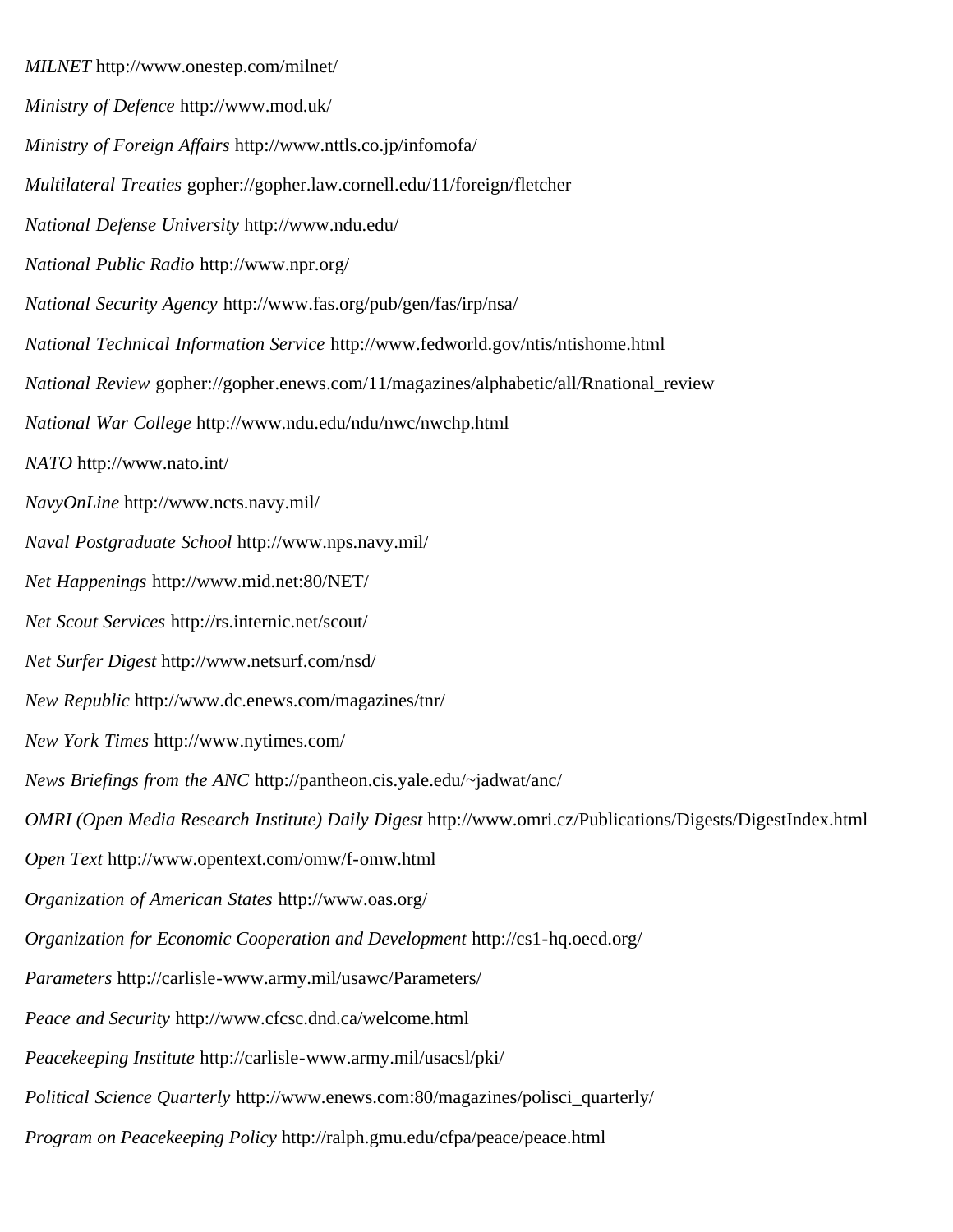*RAND Corporation* http://www.rand.org/ *SACIS* http://www.cam.org/~sac/SACIS.html *Scout Report* http://rs.internic.net/scout/report/ *Senate Armed Services Committee* http://policy.net/capweb/Senate/SenateCom/ARMED.html *Stanford Center* http://www-leland.stanford.edu/group/CISAC/ *Starting Point* http://www.stpt.com/ *Stimson Center* http://www.stimson.org/pub/stimson/index.htm *Stockholm International Peace Research Institute* (SIPRI) http://www.sipri.se/ *Strategic Studies Institute* http://carlisle-www.army.mil/usassi/ *TRADOC* http://www-tradoc.army.mil/ *UK CALS News* http://www.mod.uk/pe/cals/home.htm *Unified Commands* http://www.dtic.dla.mil:80/defenselink/unified.html *United Nations* gopher://nywork1.undp.org:70/1 *United Nations Scholars' Workstation* http://www.library.yale.edu/un/unhome.htm *United States Institute of Peace* http://witloof.sjsu.edu/peace/usip.html *United States Military Academy* http://www.usma.edu/ *US Army Command and General Staff College* http://leav-www.army.mil/ *US Army War College and Carlisle Barracks* http://carlisle-www.army.mil/ *US Congress (Thomas)* http://thomas.loc.gov/ *USA Today* http://www.usatoday.com/ *Voice of America* http://www.niss.ac.uk/news/voiceofam.html *Washington Quarterly* http://www-mitpress.mit.edu/jrnls-catalog/washington.html *Web Crawler* http://webcrawler.com/ *White House* http://www.whitehouse.gov/ *World Bank* http://www.worldbank.org/html/Welcome.html *World News Connection* http://wnc.fedworld.gov/ *World News Index* http://toad.stack.urc.tue.nl/~haroldkl/index.html *World Politics* http://www.dc.enews.com/magazines/world\_politics/ *Yahoo* http://www.yahoo.com/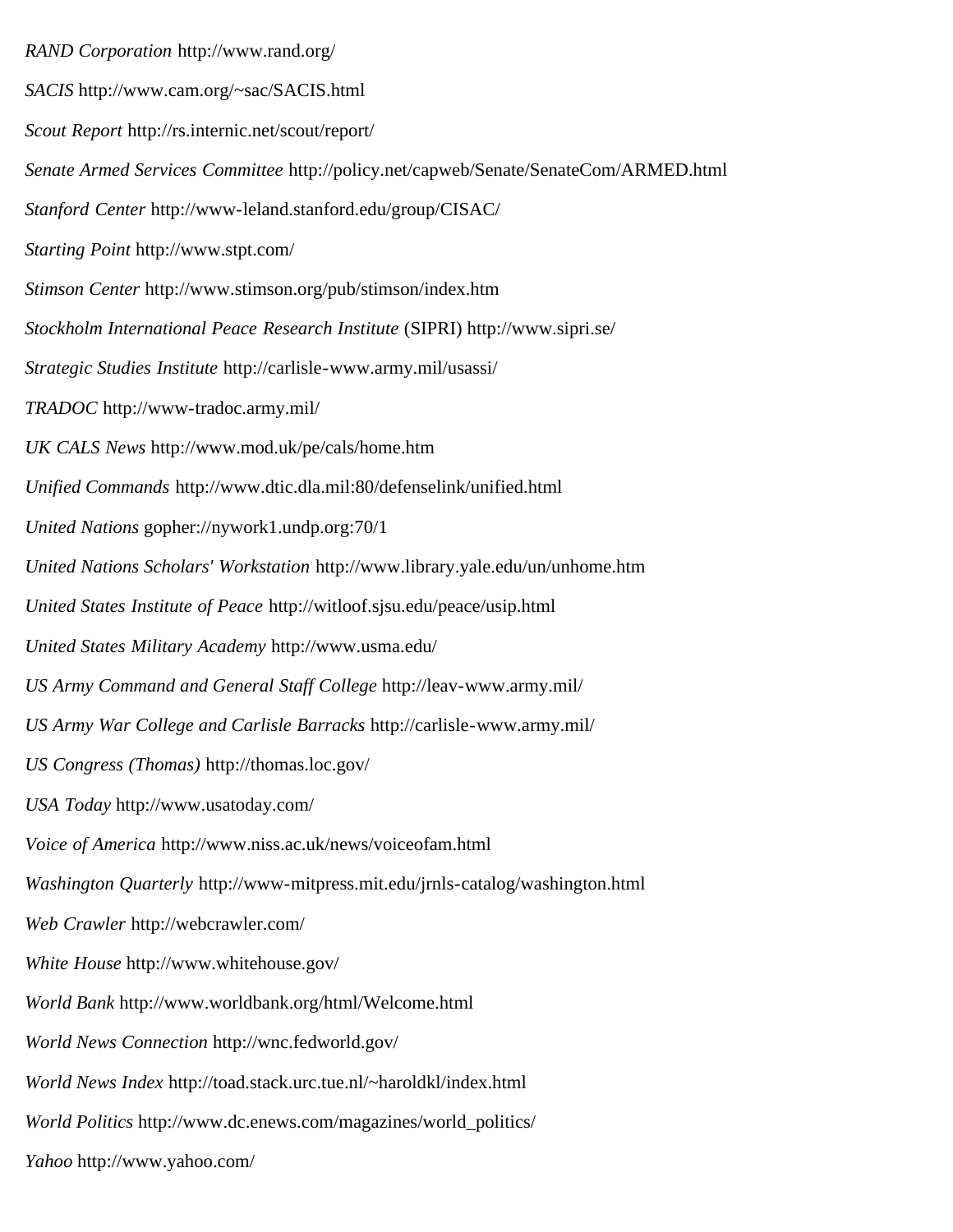*Zentralstelle für Gesamtverteidigung* http://sipo2.ethz.ch/zgv/index.htm

**The Authors**: Lieutenant Colonel James Kievit is a strategic research analyst at the US Army War College Strategic Studies Institute (SSI). He previously served on the faculty of the US Military Academy, and he designed the SSI Internet home page. His email address is kievitj@awc.carlisle.army.mil. Dr. Steven Metz is the Henry L. Stimson Professor of Military Studies at the US Army War College and an analyst at the Strategic Studies Institute. He has also served on the faculty of the Air War College, the US Army Command and General Staff College, and several universities, and is the author of more than 50 articles and monographs on world politics and national security affairs. His email address is metzs@awc.carlisle.army.mil or stevenmetz@aol.com. Lieutenant Colonel Kievit and Dr. Metz have collaborated on five SSI studies dealing with the revolution in military affairs and future warfare. They also have coauthored articles for *Joint Force Quarterly* and *Special Warfare*. The authors thank Tim Green, Dave Tyner, and John Auger for astute comments and suggestions on an earlier draft of this essay. They also thank Rachel Metz for editorial assistance.

# <span id="page-16-0"></span>**Review Essay**

# **Anticipating the Future: New Perspectives on Prussian and Austrian War Planning**

# **ANTULIO J. ECHEVARRIA II**

### **© 1996 Antulio J. Echevarria II**

In the course of the 19th century, war plans evolved from broadly outlined terrain sketches and march orders *à la* Napoleon into intricate movement tables, mobilization schedules, and supply and logistics forecasts. The war planning process itself came to include the element of "rehearsal" through the perennial practice of war games, staff rides, and large-scale maneuvers. No longer merely the working out of myriad details concerning the movement of troops and equipment over distances large or small, war planning in the modern age also required platforms for the conduct of joint and contingency planning. In addition, changes in the social, political, and economic landscape of Europe brought new and indispensable dimensions to the conduct of war. Effective war planning thus required armies to envision the modern battlefield as a rapidly changing, multidimensional totality.

Advances in military technology like the breechloader and machine gun changed visions of war almost as quickly as they appeared. If the railroad and needle gun altered the face of battle in 1864 and 1866, the *mitrailleuse* and *chassepot* did so again in 1870-71. Smokeless powder and third-generation rifles like the Lebel and the Lee Enfield forced another face-lift in the 1880s, while recoil mechanisms, wireless telegraphy, automobiles, submarines, and the Maxim gun altered it again in the 1890s. After the turn of the century, the airship and airplane offered still further possibilities and posed yet additional problems for the future conduct of battle. *Fin de siècle* war planners thus faced the unique task of attempting detailed, multi-echeloned planning even as their visions of future war, the foundations of their diligence, continued to transform beneath them (see Showalter, Brodie).

Late 19th-century Europe not only saw the face of battle evolve more rapidly than any previous era, it also witnessed accelerating developments that affected the socio-cultural, political, and economic dimensions of war. The growth of a prosperous middle class and the emergence of an industrial proletariat introduced new social structures that offered fertile soil for the rise of anti-war ideologies like socialism and pacifism. The intensification of nationalistic sentiments since the French Revolution made war more susceptible to populist impulses, thereby increasing its inherent risk and weakening the already dubious ability of states to control it. The progress of industrialization and the emergence of mass armies portended great social and economic catastrophes in the event of a general European conflict. In short, by the late 19th century, the cumulative breadth and pace of change had created a general crisis in warfighting that affected all levels of war.

The 25 years between 1890 and 1914 mark the first time in military history that war planners had to contend with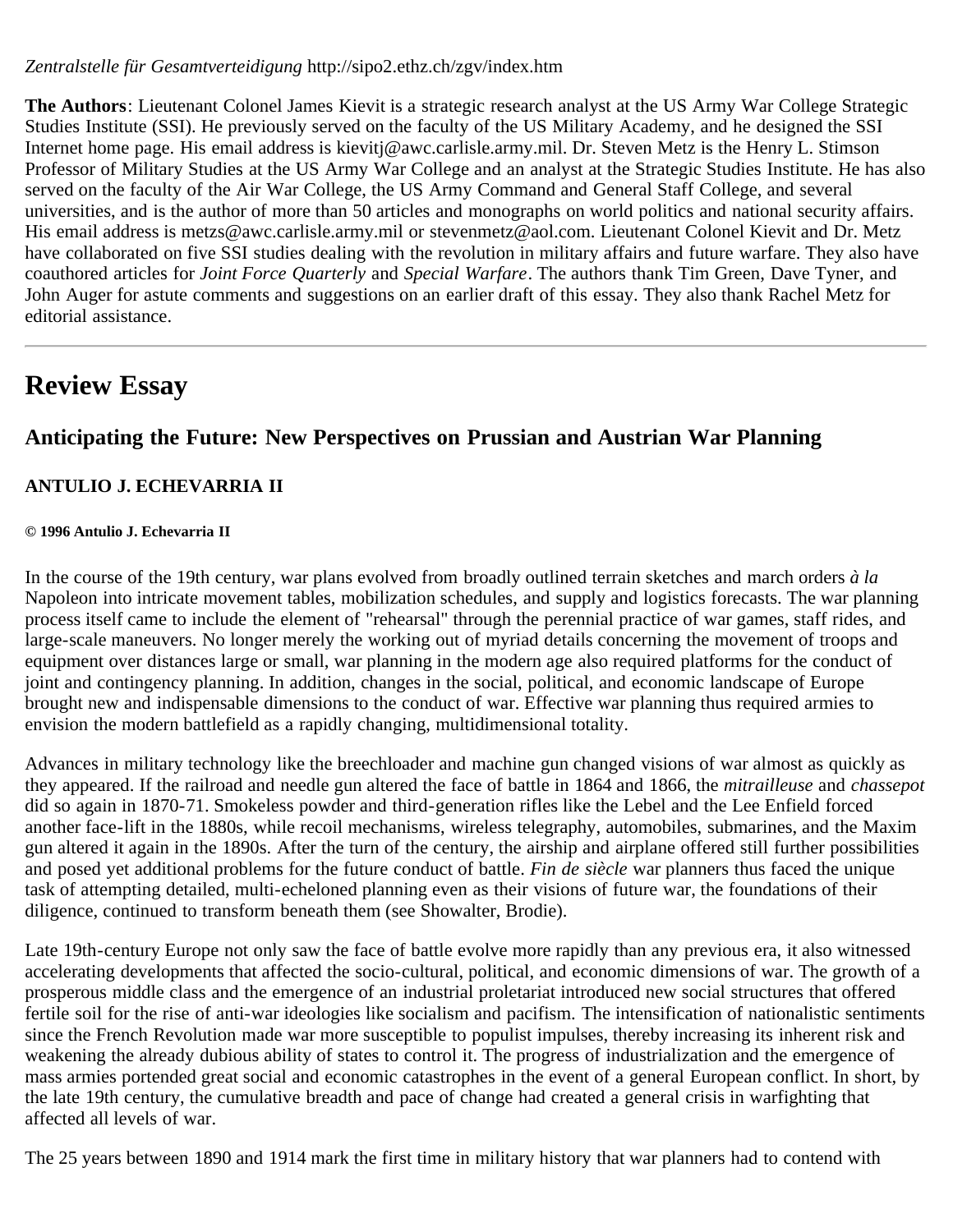change on such a vast scale. However, conventional wisdom casts their efforts to do so in a decidedly negative light. The endless stalemate and slaughter of World War I have decisively (and perhaps unjustly) shaped the historical opinion of the pre-war era. The received view holds that turn-of-the- century armies acted merely to protect their own power, autonomy, and identity. In that view, issues related to warfighting possessed only secondary or tertiary importance--mere ploys to win budgetary battles or to preserve the prestige, self-image, and morale of the military establishment. The era's military thinkers seem backward-looking, opposed to innovation, and all too ready to refight the last war rather than take the necessary measures to win the next. Military leaders in general appear reactionary, anti-intellectual, and dismissive of complex situations. In the view of some authors, the military culture of the era seems shallow, resistant to reform, and utterly unequal to the task at hand (Demeter, Kitchen, Miller, Posen, Schulte, Snyder, and Storz). Given such abundant criticisms, it seems rather surprising that aside from a recent work on strategy-*making*, the attendant difficulties of war planning as a process, particularly at the turn of the century, have thus far received little attention (Murray, et al.).

Fortunately, two works recently appeared which offer the military historian and student of war new perspectives on late 19th-century war planning. Arden Bucholz's *Moltke, Schlieffen and Prussian War Planning* addresses the Prusso-German efforts to modernize the war planning process within the Great General Staff (GGS); and Scott W. Lackey's *The Rebirth of the Habsburg Army: Friedrich Beck and the Rise of the General Staff* chronicles those of the Austro-Hungarian army. Each study reveals how general staffs, the vehicles of war planning, evolved from instruments primarily responsible for campaign planning into institutions at least partially capable of envisioning future war. A third work, *Moltke and the Art of War: Selected Writings*, edited by Daniel J. Hughes, captures key documents written directly by or under the guidance of the elder Moltke and provides a useful companion to the other two. For Moltke's thoughts decisively influenced not only the Prusso-German army, but the Austro-Hungarian as well.

Bucholz's thorough study begins with the original inspiration for the Prussian general staff system, the series of memoranda written by Colonel Christian von Massenbach in the late 18th century. Massenbach's memoranda recommended reform along four basic themes: (1) the study of potential enemies and fields of conflict, which Bucholz calls "a knowledge-based deep-future orientation"; (2) contingency planning; (3) staff exercises (war gaming and historical study) designed to test specific cases; and (4) the marriage of theory and practice with the regular rotation of staff officers to line units. These themes later became the essence of the general staff tradition. The golden age of Prusso-German military success, the era of the elder Moltke, validated this tradition, while the great chief of staff himself refined it.

The remaining chapters of *Prussian War Planning* follow the evolution of the GGS, in particular its Railroad Section, as a war planning body. Between 1871 and 1891, Moltke reorganized and expanded the GGS in response to an increase in army size and to ever-growing mobilization demands. It became a full-fledged bureaucracy, nearly independent, and comparable in size and importance to any of the Reich's governmental offices. At the same time, Moltke's high standards, combined with the physical demands of modern war planning, created a staff ethos that prized precision, thoroughness, and a lifestyle of self-denial.

Under Schlieffen, this ethos wedded with Hutterian Pietism--a sense that a divine order and predestination prevailed over human affairs--resulting in an explicit link between military duty and personal destiny. Schlieffen perfected the use of the staff ride and the war game as instruments of war planning. The role of the Railroad Section grew immensely under his tutelage. Between 1897 and 1905, he developed the now infamous Schlieffen Plan which, whatever its faults, was the first war plan to become completely interwoven with a major component of modern infrastructure, the railroad. War planning became so interlinked with the Reich's railroad systems that mobilization became virtually inseparable from war. Paradoxically, it is in the growth of the GGS's Railroad Section and its eventual domination of the war planning process itself that Bucholz finds the most compelling evidence of the General Staff's future-war orientation. Paradoxically, he is correct. The all-too-thorough integration of railroad and mobilization schedules made the decision to go to war all but irreversible in 1914.

Readers will find little to fault in Bucholz's work. *Prussian War Planning* is as comprehensive and thorough as was its subject. One is reminded of the 16th- century political theorist Jean Bodin, whose famous *Method for the Easy Comprehension of History* earnestly sought to bring "all things together, arrange and define them." Critics of Bodin said that he was a man who had read too much. Bucholz, too, has read a great deal.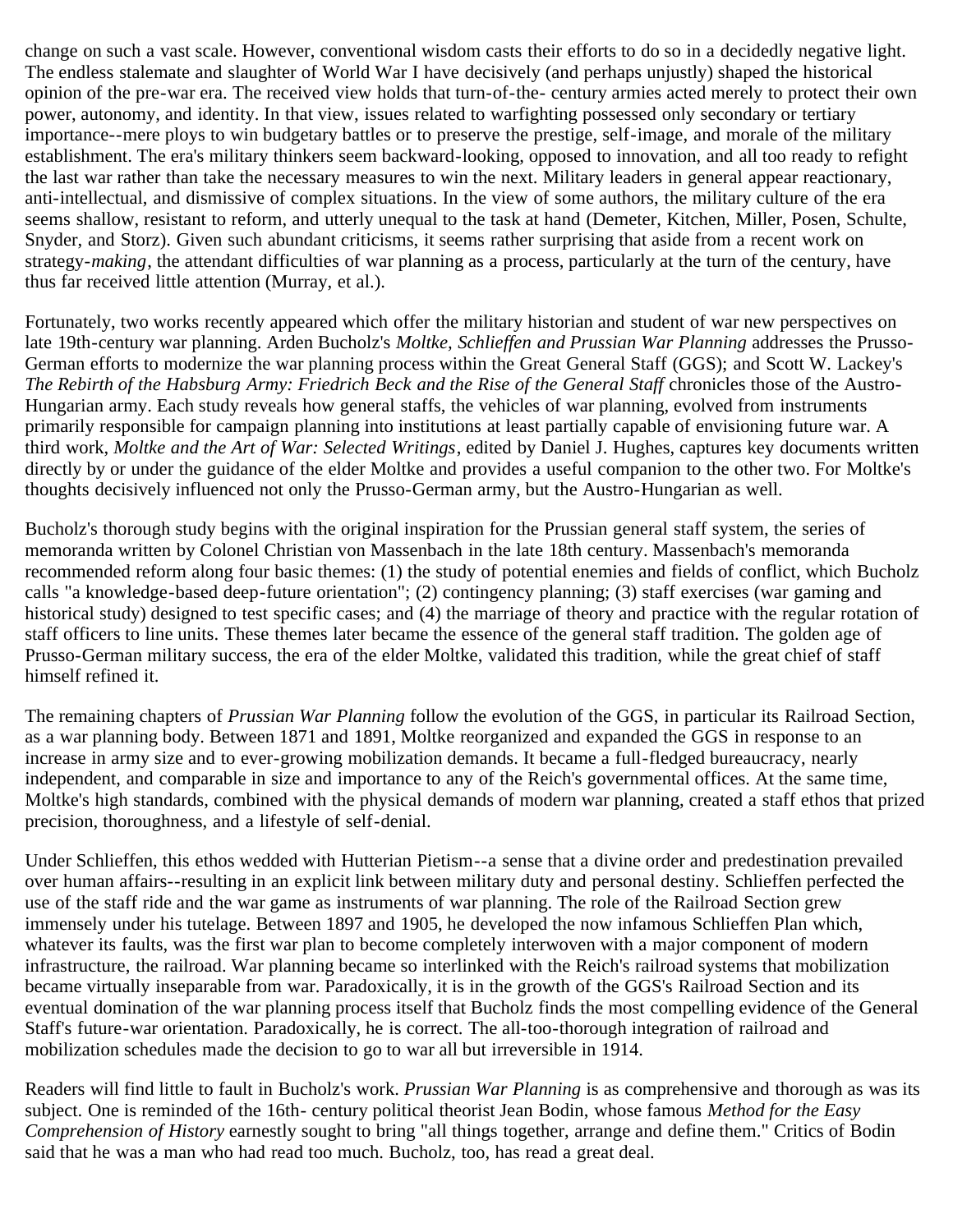Scott Lackey's *Rebirth of the Habsburg Army* has rescued Lieutenant General Friedrich von Beck, father of the Austro-Hungarian general staff system, from an almost incomprehensible historical obscurity. In fact, Lackey portrays Beck as the Moltke of the Austro-Hungarian army, and rightly so. The author shows that the emergence of general staff systems, like other military institutions in the 19th century, depended a great deal on chance and personality. Between 1867-73, for example, the Austro-Hungarian general staff had nearly ceased to exist thanks to the ambitious efforts of War Minister Franz Freiherr Kuhn von Kuhnenfeld, who sought to arrogate power to himself by transferring the functions of the general staff to the War Ministry. Only the persistent efforts of Beck and the Habsburg army's Inspector General, Archduke Albrecht, combined perhaps with a *faux pas* or two on the part of Kuhn himself, prevented the "Kuhn System" from succeeding. The "Beck System" which took its place modeled itself after Moltke's and, as did its Prussian counterpart, effectively reformed the Habsburg army's war planning process.

The Austro-Hungarian general staff took only the best officers from a rigorous selection process which included attendance in the *Kriegsschule*--the Austrian equivalent of the *Kriegsakademie*. Its organization paralleled that of the Prussian general staff and included a directorate and operations, intelligence, mapping, railroad, and telegraph departments. As Lackey rightly points out, while the centralizing tendency of the general staff system fostered "like" or even "rigid" thinking among officers, it also built trust, confidence, and cohesion throughout the various levels of command. The institutionalization of a uniform doctrine might have dampened creative thinking, but it allowed officers at all levels to understand the rationale behind the orders they would execute. A clear understanding of how divisions, corps, and armies would deploy and fight on the modern battlefield formed an essential part of the war planning process. In fact, standardization--the nemesis of the independent mind--provided staff officers with the requisite set of expectations that enabled them to perform their tasks properly.

Lackey's work, though strong, would have benefited from a more comparative analysis. While he often contrasts the Austrian and Prussian general staff systems, a few references to the British and French variants would have highlighted the strengths and weaknesses of the Beck System more clearly. In addition, readers will want to keep István Deák's first-rate *Beyond Nationalism: A Social & Political History of the Habsburg Officer Corps 1848-1918* close at hand. Lackey does not develop sufficiently the political and socio-cultural milieus in which the Habsburg officer corps operated. Such milieus would have made certain courses of action obvious to Austro-Hungarian officers while completely obscuring others.

Daniel Hughes' *Moltke on the Art of War* offers a useful translation of the great chief of staff's thoughts concerning the nature of war, the role of battle, the purpose of strategy, and the influence of politics. Incorporating portions of an earlier translation by Harry Bell, Hughes has brought together into one book several of the more significant essays from volumes II and IV of Moltke's *Militärische Werke,* published by the GGS after his death. These essays include: "War and Peace" (c. 1880); "On Strategy" (1871); "Defense and Attack" (1882-86); "Railroads" (1861); "Telegraphs" (1871-81); "The Battle" (c. 1866-70); and his "Instructions for Large Unit Commanders of 24 June 1869." While the selection is a good one, it does not allow the reader to appreciate the evolution of Moltke's thought or the physical events that helped shape it. Historians like Eberhard Kessel, Azar Gat, and Stig Förster have recently depicted a multidimensional Moltke whose thought evolved over time, responding inductively to the events of the 19th century as they unfolded. The picture that Hughes presents does not reflect a human Moltke, but the legacy that he left behind. *Moltke on the Art of War* needs an appendix that includes one or two of Moltke's addresses to the German Reichstag, a few letters to his wife and family, and other personal notes that would reveal his political and social orientations. His background and experiences, too, had a bearing on his approach to war.

In addition, readers who have worked with the German language will find Hughes' translation, although fundamentally correct, a bit too rigid in places. In the footnotes on pages 172-73, for example, he attempts to justify his translation of the word *Entschluß* as decision rather than resolution--the solution to a problem. However, in the passage in question, Moltke alludes to the difficulty of *solving* a tactical problem, rather than *making* a decision; hence, resolution is more appropriate. Again, in the footnotes on pages 46-47, 124-25, and 174-75, he argues that the German word *Wissenschaft* should be translated as a "disciplined body of knowledge" rather than "science," since today the latter term is too laden with "technical, mathematical, and empirical connotations." Although correct for most scholarly discourse, this interpretation overlooks the entire debate, begun in earnest in the 18th century, over whether the conduct of war was an *art* or a *science* (not a disciplined body of knowledge). Moltke's passage contributes to that debate. Clausewitz's discussion of the same topic in *On War*, Book II, chapter 3, addresses some of the same issues. Within the context of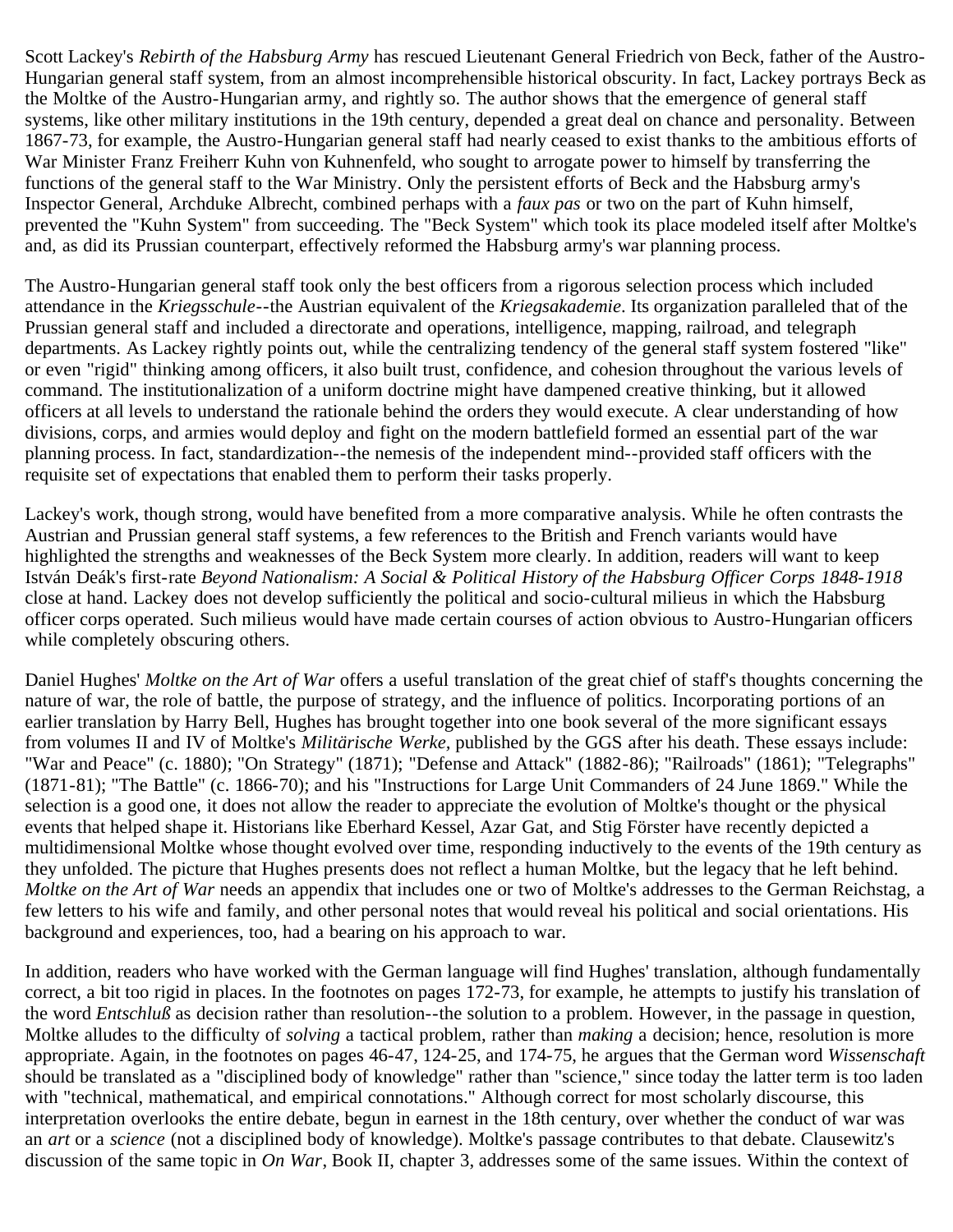this debate, the word *Wissenschaft* still included a host of "technical, mathematical, and empirical" connotations; they were merely different from today's. Despite such minor deficiencies, Hughes' contribution remains a valuable one.

It is important to point out that neither Bucholz nor Lackey apologizes for the military failures that occurred between 1914 and 1918, and there were plenty. Rather, each describes how military establishments, and general staffs in particular, reorganized themselves to fight more effectively. Although neither deals directly with *fin de siècle* Europe's crisis in warfighting, each demonstrates that throughout the 19th century Prussian and Austrian war planners remained responsive, albeit imperfectly so, to Europe's profound and rapid social, political, and technological transformations. To be sure, in most cases these armies preferred to implement conservative rather than radical reform. But then, so did most businesses and political parties at the turn of the century. Military establishments adjusted to modernity in ways not unlike those followed by their civilian counterparts.

We should not underplay how difficult it was to anticipate the future while contending with a fluid present. Additional research into the interrelated fields of training and training development, the material links between theory and practice, will tell us more about how such changing visions manifested themselves in the actual preparation of soldiers for war. Furthermore, we must not forget that the fog and friction of war contributed as much, if not more, to the endless stalemate and bloodletting that have come to characterize World War I as did inaccurate or incomplete visions of war. Our analyses of military failure (or success) must distinguish between faults in planning and errors in execution. The latter do not necessarily proceed from the former.

# **BIBLIOGRAPHY**

Brodie, Bernard and Fawn. *From Cross-Bow to H-Bomb: The Evolution of the Weapons and Tactics of Warfare.* Revised ed. Bloomington and London: Indiana Univ. Press, 1973.

Bucholz, Arden. *Moltke, Schlieffen, and Prussian War Planning*. New York: St. Martin's Press, 1991.

Deák, István. *Beyond Nationalism: A Social & Political History of the Habsburg Officer Corps 1848-1918.* New York and Oxford: Oxford Univ. Press, 1990.

Demeter, Karl. *Das deutsche Offizierkorps in Gesellschaft und Staat 1650-1945*. Frankfurt am Main: Bernard & Graefe, 1962.

Förster, Stig. "Facing `People's War': Moltke the Elder and Germany's Military Options after 1871." *The Journal of Strategic Studies*, 11 (December 1988), 209-30.

\_\_\_\_. "Helmuth von Moltke und das Problem des industrialisierten Volkskrieg im 19. Jahrhundert." In *Generalfeldmarschall von Moltke. Bedeutung und Wirkung*. Ed. Roland G. Foerster. Munich: R. Oldenbourg Verlag, 1991.

Gat, Azar. *The Development of Military Thought in the 19th Century*. Oxford: Clarendon Press, 1992.

Hughes, Daniel J. *Moltke on the Art of War. Selected Writings*. Trans. Harry Bell and Daniel J. Hughes. Novato, Calif.: Presidio, 1993.

Kessel, Eberhard. *Moltke*. Stuttgart: K. F. Koehler, 1957.

Kitchen, Martin. *The German Officer Corps 1890-1914*. Oxford: Clarendon Press, 1968.

Lackey, Scott W. *The Rebirth of the Habsburg Army: Friedrich Beck and the Rise of the General Staff*. Westport, Conn., and London: Greenwood, 1995.

Miller, Steven E., ed. *Military Strategy and the Origins of the First World War*. Princeton, N.J.: Princeton Univ. Press, 1985.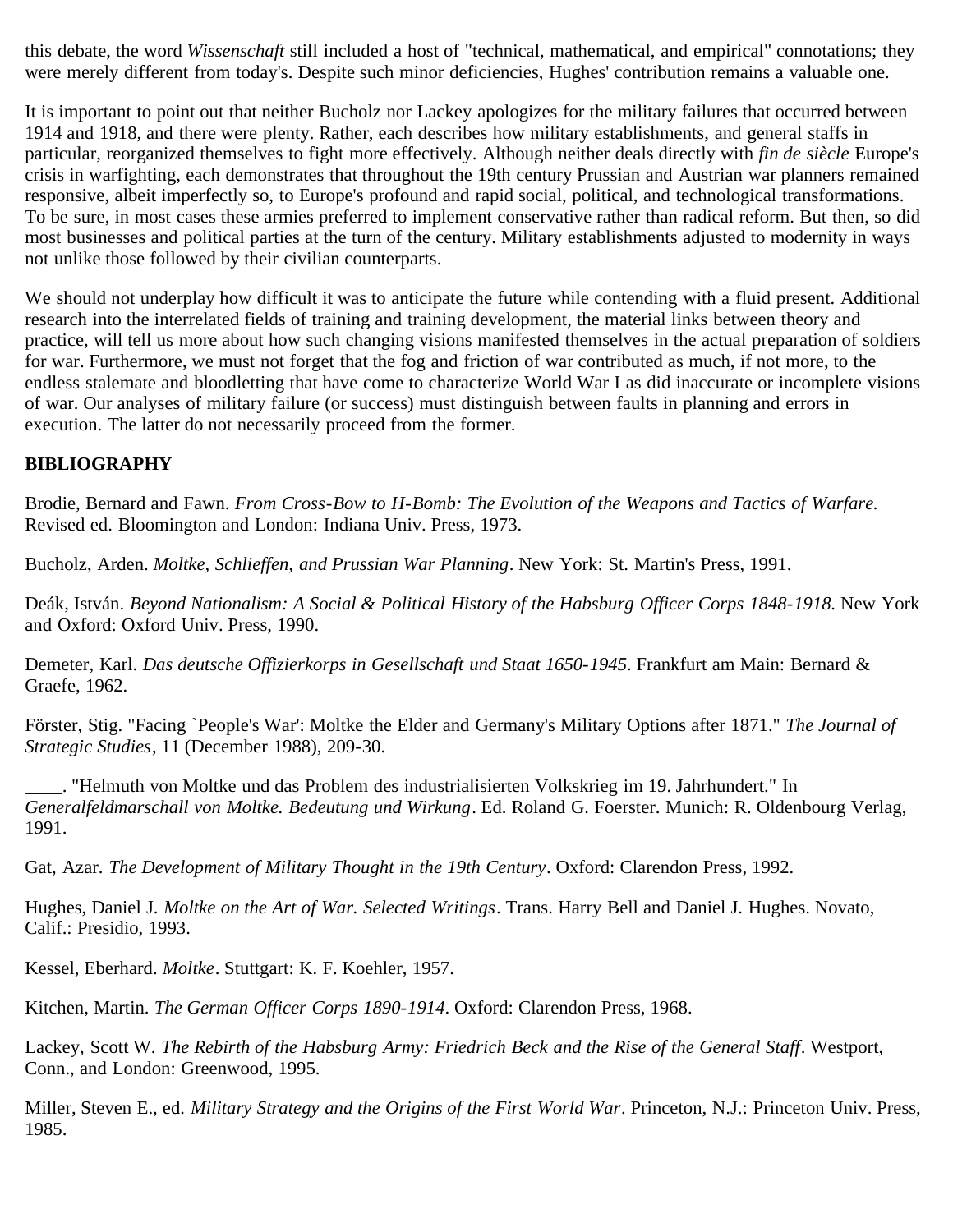Murray, Williamson, Macgregor Knox, and Alvin Bernstein, eds. *The Making of Strategy: Rulers, States, and War.* Cambridge: Cambridge Univ. Press, 1994.

Posen, Barry. *The Sources of Military Doctrine: France, Britain, and Germany between the World Wars.* Ithaca, N.Y.: Cornell Univ. Press, 1984.

Schulte, B. F. *Die deutsche Armee 1900-1914. Zwischen Beharren und Verändern*. Düsseldorf: Droste Verlag, 1977.

Showalter, Dennis E. *Railroads and Rifles. Soldiers, Technology, and the Unification of Germany.* Hamden, Conn.: Archon Books, 1975.

Snyder, Jack. *The Ideology of the Offensive: Military Decision Making and the Disasters of 1914*. Ithaca, N.Y., and London: Cornell Univ. Press, 1984.

Storz, Dieter. *Kriegsbild und Rüstung vor 1914. Europäische Landstreitkräfte vor dem Ersten Weltkrieg*. Herford, Berlin, Bonn: E. S. Mittler, 1992.

**The Reviewer**: Major Antulio J. Echevarria II is an armor officer currently serving as the S-3 of the 3d Squadron, 16th Cavalry Regiment, at Fort Knox, Kentucky. He has held command and staff assignments in maneuver units in Germany and at Fort Carson, Colorado, and he served as an assistant professor of European history at the US Military Academy. He is a graduate of the Military Academy and holds M.A. and Ph.D. degrees from Princeton University. His book, *In the "Spirit" of Clausewitz*, is currently under review with South Carolina University Press.

# <span id="page-20-0"></span>**Review Essay**

# **Logistics in Peace Operations and Humanitarian Assistance**

# **CHARLES R. SHRADER**

### **© 1996 Charles R. Shrader**

The United States entered the global arena in 1898, and since that time US military forces have been deployed abroad innumerable times. Since 1958 alone, there have been at least ten major deployments, most of which have not involved active combat operations. The deployment of US forces on operations in which active combat is not expected, and which have as their principal mission peace support or humanitarian assistance, has become the norm rather than the exception. Deployment and redeployment aside, one of the chief characteristics of such operations is that their logistical component is often at the center of the assigned mission.

### **The Available Literature**

The historical and professional literature is almost devoid of comprehensive studies on the logistical aspects of noncombat deployments. There are no books on the subject that I am aware of, and few studies delve into the subject in any depth. The student seeking to understand this aspect of military affairs must therefore rely on passing mention of logistics in more general studies of noncombat operations, on the very few specific studies that have been done, on articles in military and other periodicals, and on official after-action reports and handbooks.

# *Longer Studies*

The few monographs that directly address logistics in noncombat operations tend to be sketchy, incomplete, and short on analysis. One of the best is Lieutenant Colonel Gary Wade's *Rapid Deployment Logistics: Lebanon, 1958*, which clearly depicts the confusion of the logistical effort in support of that intervention. Wade covers various logistical aspects of the planning, deployment, and employment phases of the operation, and attempts to draw some general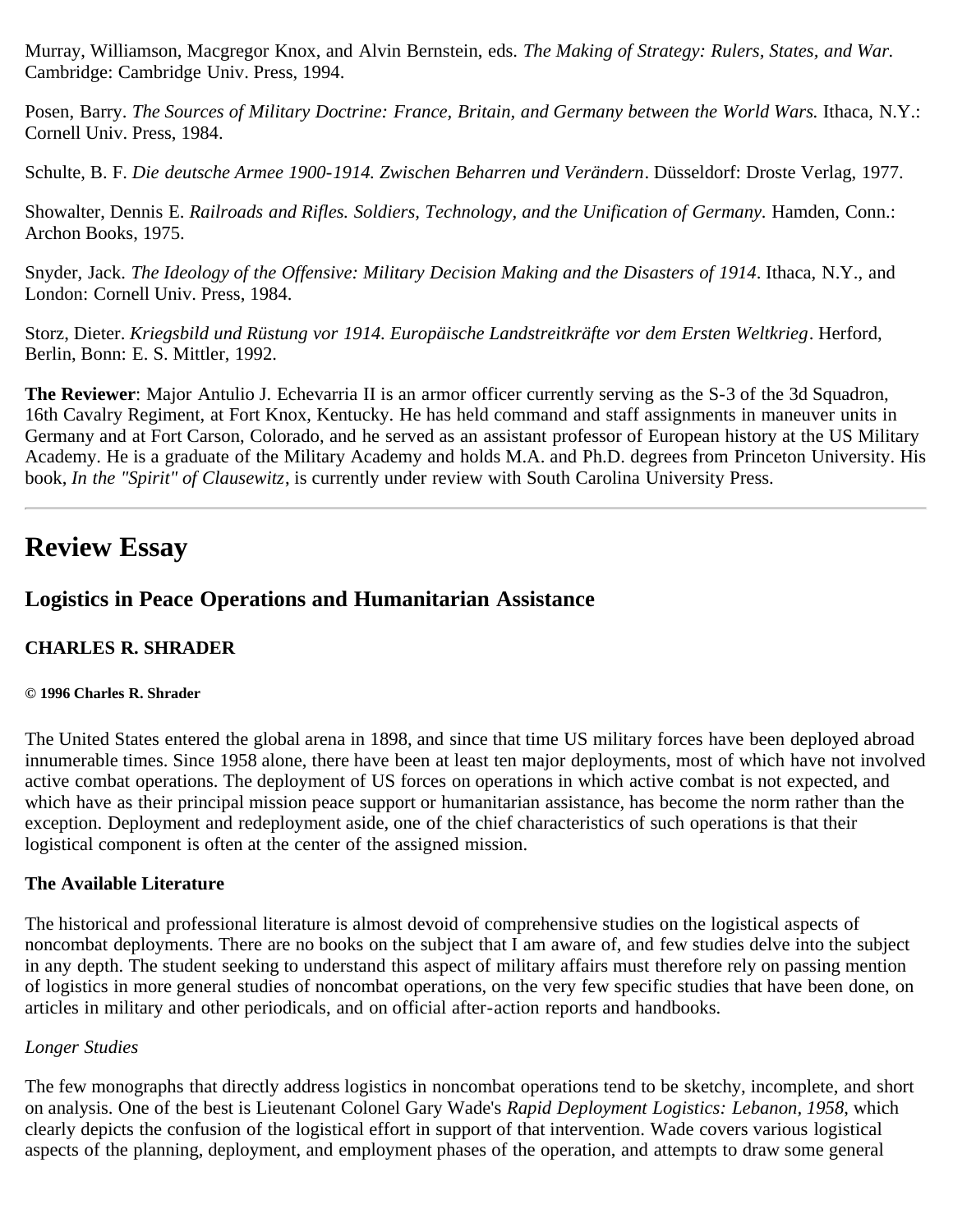conclusions. His principal finding is that all participating units, especially the support units, must know what is expected of them.

The US intervention in the Dominican Republic in 1965 also has been the subject of a number of good political or operational studies, none of which deals specifically with logistics. This was a transitional episode; deployed US forces did see limited combat, but by and large the operation was political in its objectives and devolved into a humanitarian relief effort. As a multinational operation, it shared many of the characteristics of more recent noncombat operations. I am unfamiliar with any comprehensive study of the logistical aspects of US operations in the Dominican Republic, but at least two general studies contain some good information on the subject. An article by Lawrence A. Yates entitled "Mounting an Intervention: The Dominican Republic, 1965" addresses some logistical aspects of the operation. A more comprehensive study is Major Lawrence M. Greenberg's *United States Army Unilateral and Coalition Operations in the 1965 Dominican Republic Intervention*. Greenberg's monograph includes an excellent bibliography, but none of the works cited pertains specifically to logistics.

Two other studies that ought to be consulted for information on logistics in peace operations and humanitarian assistance are *Logistical Considerations in Low Intensity Conflict* by William F. Furr, and *An Assessment of Logistical Support in International Peacekeeping Forces* by E. E. Price.

### *Articles*

Most of the available published material on logistics in these operations is to be found in brief articles in military professional periodicals such as *Joint Forces Quarterly*, *Military Review*, *Parameters*, and *Army Logistician*. Of these, *Army Logistician* is a particularly rich source of short articles on recent noncombat operations. Individual issues often contain several related articles addressing the various logistical aspects of a given operation. For example, the May-June 1995 issue examines logistical aspects of Operation Support Hope in Rwanda, and the January-February 1996 issue looks at Operation Uphold Democracy in Haiti. The March-April 1996 issue highlights logistics in Operation Joint Endeavor in Bosnia.

While the articles in *Army Logistician* tend to be short on details and analysis, Lieutenant Colonel Christopher R. Paparone's "Logistics--Sometimes the Main Effort in MOOTW," is a welcome exception. Paparone argues that a mismatch--between the assigned mission and the commander's concept of the operation--frequently results from the failure of combat-oriented planners to recognize that "the operational main effort" in peace operations or humanitarian assistance may be logistical rather than operational. This failure to understand the centrality of logistics in these operations can impair mission accomplishment. The author notes, "We must recognize that command logistics may sometimes override the traditional combat orientation of commanders and staffs."

Longer and more detailed articles may be found in the other professional military journals listed above or even in civilian academic journals such as *The Journal of Military History* or *Diplomatic History*. One example is Gilbert S. Harper's 1990 *Parameters* article on Operation Urgent Fury, entitled "Logistics in Grenada: Supporting No-Plan Wars," which stresses the lack of time for detailed planning and coordination in most contingency operations. My own 1989 *Military Review* article ("BOBCAT--Rapid Deployment in 1942") also deals with the logistical problems of deploying forces on short notice and with minimal planning time. Operation Bobcat was the first US deployment in World War II--to Bora Bora for the purpose of constructing a naval fuel depot--and demonstrates what can happen when planning and preparation time is insufficient.

# *Official Reports*

The official after-action reports of peace and humanitarian operations often contain a wealth of interesting and important information regarding the logistical aspects of such operations. However, the focus is not usually on logistics, and logistical information must be patiently mined and refined from the crude ore. One of the best examples of such a report which, if carefully read, provides a good deal of interesting information on logistics is the *After Action Review: Operation SUPPORT HOPE*, published by Headquarters, US European Command. Indeed, this official document is a model of what a good, historically based after-action report ought to be: a 36-page executive summary and three appendices containing a set of detailed "lessons-learned," reproductions of key documents, and statistical tables.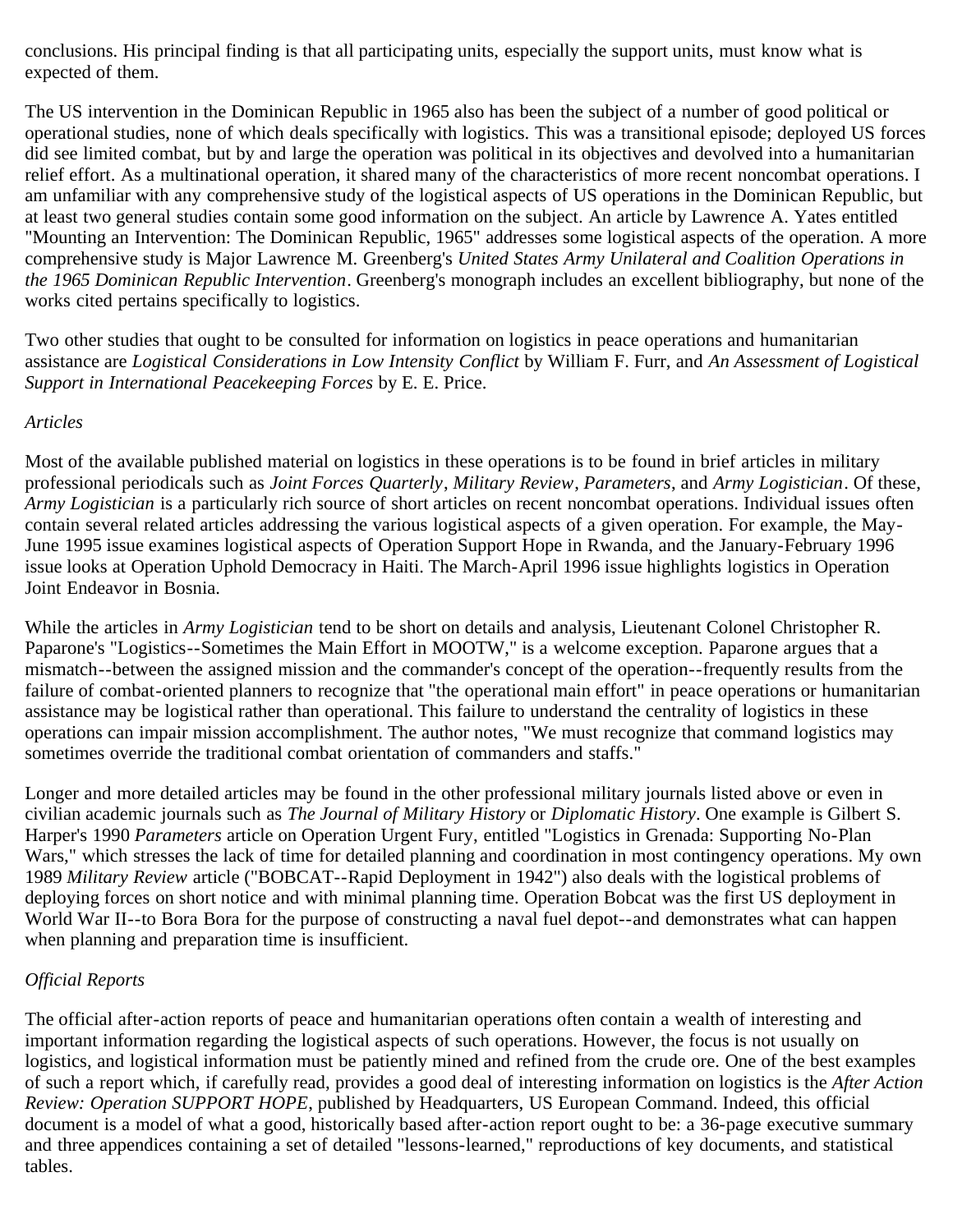Operation Support Hope, the US military component of the humanitarian relief effort in Rwanda and Zaire from July to October 1995, involved a small task force which never exceeded 3600 military personnel in the area of operations. The US joint task force had the mission of providing humanitarian assistance. Its commander, Lieutenant General Daniel R. Schroeder, points out that the operation was important in that it demonstrated the value of military forces as enablers, not as replacements, for nongovernmental organizations (NGOs) and relief agencies of the US government and the United Nations.

The report covers all logistical aspects of the operation, with special attention to the tailoring and phased deployment of the task force. The principles followed to mobilize, stage, deploy, employ, and redeploy the task force were all "standard," but the composition of the force, the engagement criteria, and the desired end state were much different from traditional combat operations. The short notice and consequent compressed planning and preparation time made deliberate planning almost impossible, adversely affecting the ability of the task force to build the necessary connections with UN agencies and NGOs. The executive summary notes that the participants "met on the dance floor," even though the need to integrate US, UN, and NGO activities had been determined to be second in priority only to the security of the task force itself. The challenge posed to command and control by the great distances involved is also discussed, as is the ad hoc structure of the joint task force. Of particular interest are the comments on the tailoring of the force to meet the particular conditions in Rwanda: "The requirement for tailored capabilities that seems to be increasingly a feature of today's deployments" required "deep tailoring" which in turn depended on the ability to control the Time-Phased Force Deployment Data in ways which the Joint Operations Planning and Execution System could not do satisfactorily. The authors go on to state that any rapid deployment, regardless of the mission, "calls for reconnaissance and command well forward in the deployment flow, responsive command and control, and for a method that permits the commander to influence the type and sequence of capabilities arriving in the operational area."

Another interesting example of a good after-action report is the account of the 354th Civil Affairs Brigade's participation in Operation Provide Comfort in Kurdistan in 1991. Operation Provide Comfort, which began in April 1991, involved the administration and support of more than 760,000 Kurdish refugees in eight camps in northern Iraq. It was the largest civil-military relief operation since the Berlin Airlift of 1948-49. The distances involved, the remote and rugged terrain of the Kurdish mountain camps, and the consequent difficulties of logistical support were overcome by outstanding cooperation among US and other military forces, the Turkish government, the UN, and hundreds of volunteers from some 47 different civilian relief organizations. The after-action report of the 354th Civil Affairs Brigade provides a wealth of detail on the logistical aspects of the operation, but again the logistical lessons must be carefully extracted from the political and operational details.

# *Official Handbooks*

A final important genre of material on logistics in peace and humanitarian assistance operations consists of the handbooks and other guidance documents provided to commanders and staffs; they attempt to synthesize past experience, current doctrine, and practical advice. Typical of this genre is the *Joint Task Force Commander's Handbook for Peace Operations (Preprinting Version)*. Chapter IV of this handbook covers "Logistics Support." *The Handbook for Logistic Support to United Nations Peacekeeping Operations (DRAFT)* is more narrowly focused and notes that logistical support to UN forces has not been good due to the lack of suitable infrastructure in the area of operations, the lack of a common logistics system, and poor planning and coordination.

### **Refining the Raw Material**

What can one learn from the tedious process of analyzing the diverse materials available? First, one may find some general observations about the nature of peace operations and humanitarian assistance encompassing such topics as planning and preparation time, the nature of the possible missions, command and control, the tailoring of forces, and security. Second, if one reads carefully, there is much to be learned about the nature of logistics in such operations. Finally, the observant reader may develop insights into the role that long-standing military traditions and institutional biases play in operations of all types.

### *The Nature of Peace Operations and Humanitarian Assistance*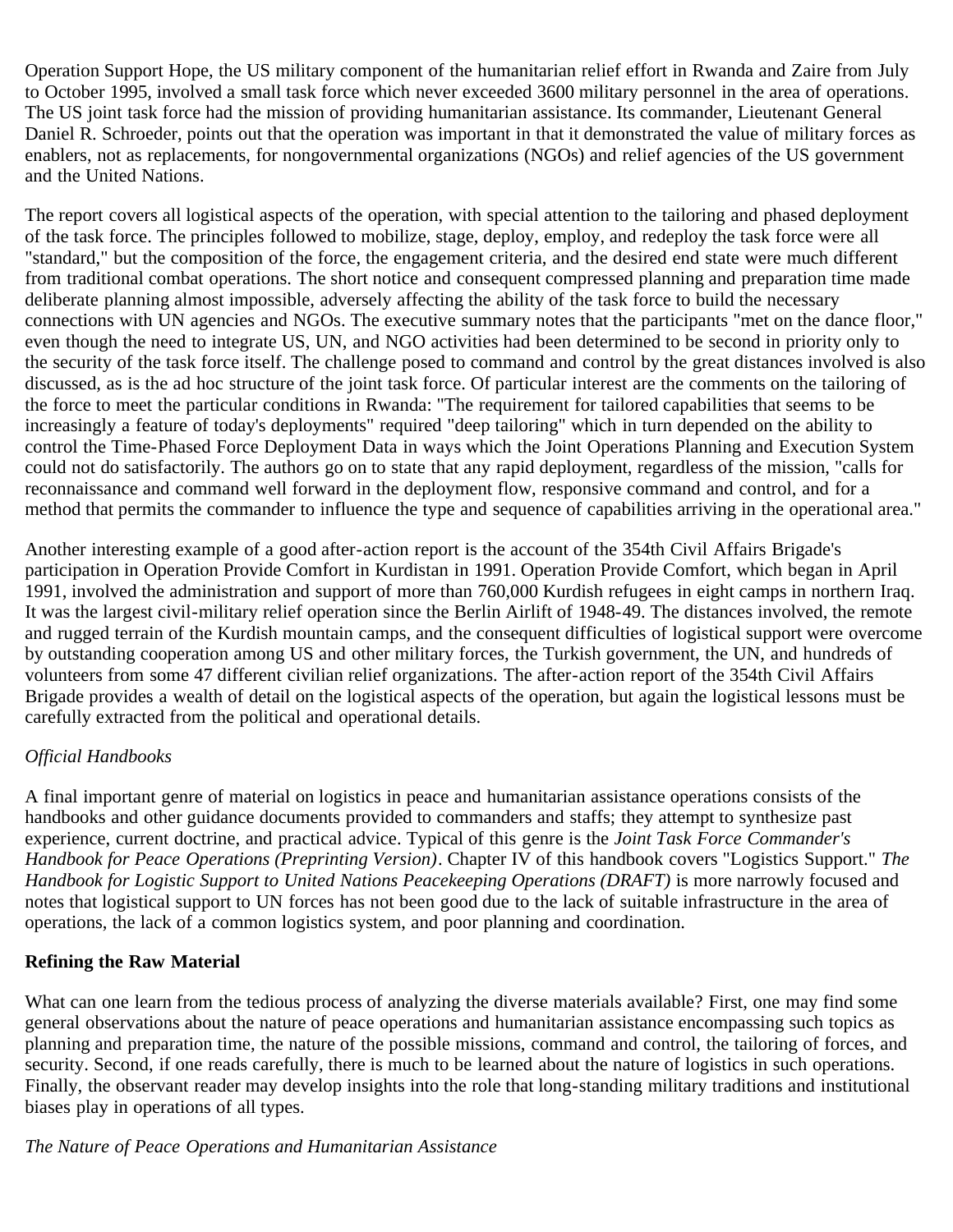These activities differ from combat-oriented military deployments in several significant ways. They normally involve rapid deployment of forces, most often from the United States, on short notice with minimal time for planning, coordinating, and preparing for the moves and for operations after arrival. Almost always, the mission will have a high political and logistical component and a correspondingly low combat component. Most such operations have been brief, with little if any combat. Experience has shown, however, that the mission can be highly ambiguous, and that incremental changes to the mission can have significant consequences.

These operations are also unlikely to be undertaken unilaterally by the US Army, but often will be conducted in cooperation with other services, the armed forces of other nations, the UN, and--particularly in humanitarian assistance situations--a multitude of NGOs. Accordingly, command and control can be much more complicated than that expected in a wartime situation. The forces deployed in noncombat operations are likely to be organized on a task force basis and tailored specifically to the expected mission and theater of operations. Finally, the physical security of the deployed force is almost always the major consideration. On the other hand, the expected emphasis on the security of plans and communications may be less critical than in a combat operation since the mission, size, and composition of the forces, locations, and other potentially sensitive data may be announced publicly even before the operation begins.

# *The Nature of Logistics in These Operations*

The *Joint Task Force Commander's Handbook for Peace Operations* points out that operations and logistics are inseparable. While that is true in any type of operation, it is also true that in many, if not most, noncombat operations the central mission focus may be essentially logistical in nature: to provide relief supplies, medical care, and other services, for example, rather than to conduct combat operations. Our sources tell us that unless commanders and staff at every level understand this important distinction, there will be problems. In his *Army Logistician* article, Lieutenant Colonel Paparone puts the matter succinctly: In these operations, "understanding the capabilities of reverse osmosis water purification units . . . and mortuary affairs thus may be more important than directing the operations of a light infantry battalion."

Logistical arrangements in these operations tend to be somewhat ad hoc, and established doctrine and procedures must often be adapted to the unique conditions found in the mission area. Local conditions cannot always be foreseen, and the normal training provided military personnel will be unlikely to have covered many of the tasks that the deployed force is required to perform. Under those conditions, the normal "tooth-to-tail"--combat to support personnel--ratios may not apply, particularly if the mission is focused on providing relief to the local population or support for allies. Additionally, political considerations may limit the type and number of units and personnel deployed.

In Greenberg's monograph on the 1965 Dominican Republic intervention, the author points out that the deployed contingents from other members of the Organization of American States "remained totally dependent on the United States for logistics." It is generally true that US military forces, by virtue of their considerably greater capacity, can expect to provide substantial logistical support to other participating nations, UN agencies, and NGOs in the area of operations.

Most operations will also involve significant reliance on local infrastructure and resources. US planners assume that whatever facilities are needed during combat will accompany the deploying forces or be constructed from scratch in the theater of operations. However, the brief duration and limited force deployment in most noncombat operations usually dictate a much higher degree of reliance on host-nation support for fixed infrastructure and consumable supplies such as food, water, and fuel.

Despite the fact that each noncombat operation is unique, the tried and true principles of effective logistics will apply, but they may need to be supplemented. *The Handbook for Logistic Support to United Nations Peacekeeping Operations* includes a set of "Principles of Cooperative Logistics" worth repeating, although space does not permit a detailed discussion here. They are: simplicity, cooperation, foresight, sufficiency, flexibility, accountability, economy, visibility, security, and responsibility.

*The Heavy Hand of Tradition*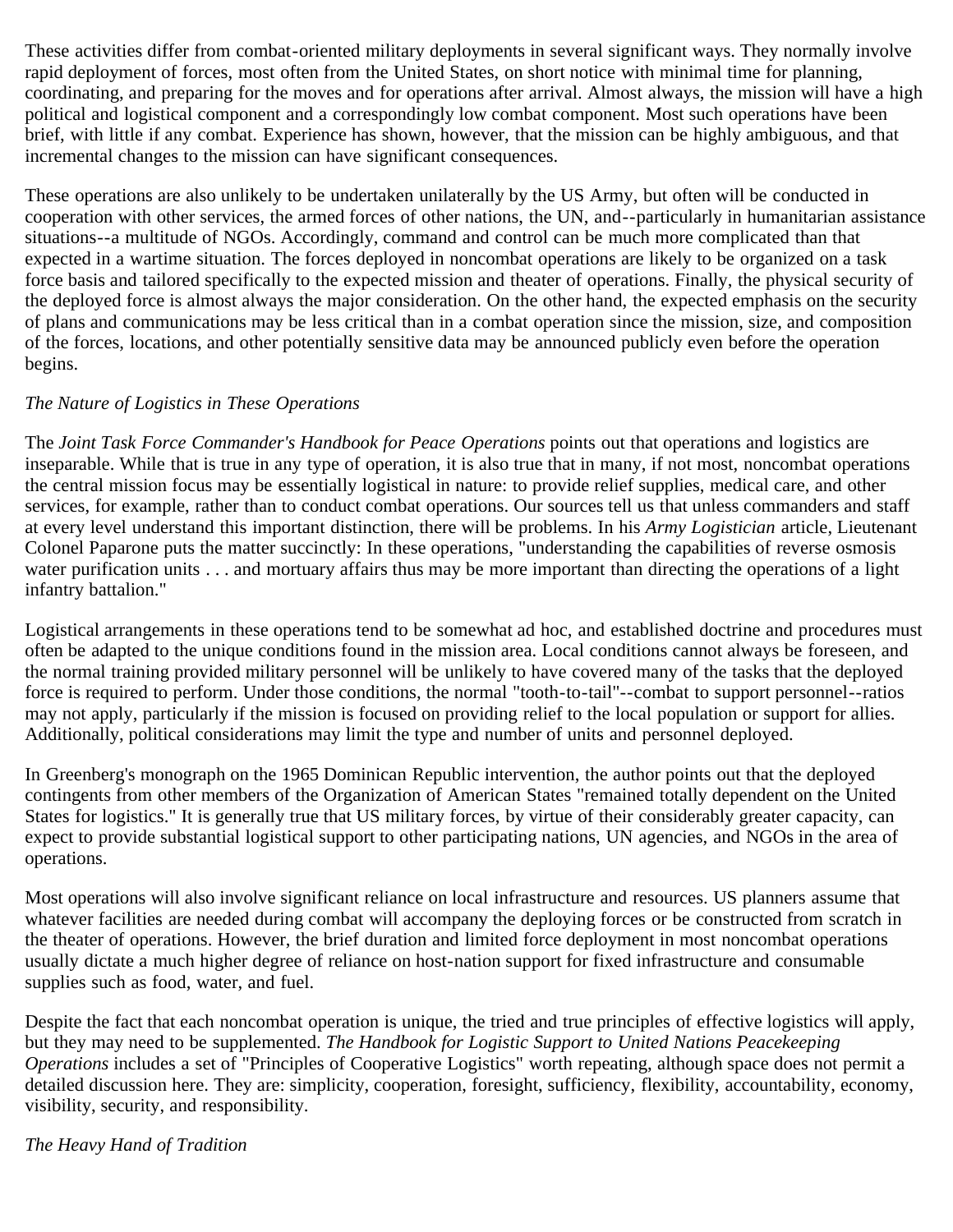Few American military officers give much thought to how traditional attitudes and biases have been outmoded by rapid changes in the nature of warfare. Even a cursory examination of the logistical aspects of peace operations and humanitarian assistance highlights the profound effects of outdated attitudes on the conduct of military operations.

To be sure, the training and indoctrination of a lifetime are hard to overcome. American military officers focus on command in combat--be it on land, at sea, or in the air--rather than on staff work, the preparation for war, or the support of war-fighting forces. This long-standing combat-command bias is also found among logisticians, which is understandable given 20th-century warfighting techniques. However, in a reversion of sorts to our 19th-century experience, noncombat activities may have become at least as important as combat.

When combat-command bias exists, it can be reflected in the attitudes of commanders and operational planners toward logistics and logisticians, who tend to be tolerated as necessary evils, sometimes ignored altogether. Consequently, despite plentiful evidence to the contrary, logistical constraints and the advice of professional logisticians are often overlooked or overruled in the rush to deployment or combat.

Few would deny that every unit involved in an operation must be well informed about the mission, the commander's intent, and relevant plans and objectives; they must also be kept apprised of all changes to those matters. It is not uncommon, however, to find that operational planners tend to focus almost exclusively on the combat arms units involved in a deployment. Whenever this attitude prevails, it can make success difficult, if not impossible to attain, as Lieutenant Colonel Wade notes in his study of the Lebanon intervention of 1958:

The most important planning lesson from the Lebanese experience is that planners must use a classification commensurate with security requirements and not create a smug in-the-know elite. If security restrictions prevent units from learning their assigned roles in a mission, it is self-defeating.

Stringent operational security and compartmentalization of planning can be dysfunctional in any operation, particularly those whose purpose is not combat.

The institutional focus on combat command also becomes manifest when one examines common aspects of peace operations and humanitarian assistance such as support of the civilian population, the comfort of our own troops, and the noncombat needs of a deployed force. We plan carefully to ensure that our troops have rations, shelter, and clothing, but planning for the unusual requirements will often remain well down the priority list of tasks. Given the central importance of nontraditional support in such operations, failure to attend properly to matters such as support of a civilian population can contribute to mission failure.

The comfort and convenience of our troops also can become a secondary consideration. Naturally, sacrifice is expected in a combat situation. But when sacrifice is not required, there often remains a profound bent toward "living rough" just for the sake of it. We normally assume, for example, that in any theater of operations it will be necessary, even desirable, to live "in the field" rather than use available structures for work areas or for sheltering and feeding the force. How many times have we been told on exercises to pitch a tent rather than, as the Bundeswehr often does, take over the nearest *Gasthaus* as a command post? The traditional attitude may have been appropriate for the commander of a force mounting an amphibious assault of a remote Pacific island, but present realities argue against such a bias.

### **Conclusion**

If the military forces of the United States are to succeed in carrying out the many noncombat missions that seem to be part of our future, we must change our thinking as well as our doctrine and force structure related to logistics. Residual effects of Cold-War debates over tooth-to-tail ratios have to be identified and either revalidated or modified. Printed material available on logistics in situations that do not involve combat indicates that what was tooth may be tail--and tail, tooth--in this new operating environment. A shift in command and staff emphasis in planning and conducting these new operations should follow recognition of that proposition.

Success will hinge on the degree to which institutional biases are overcome. Study of past operations is the single most effective means of gaining the knowledge needed to overcome them. In doing so we will develop an appreciation of the nature of peace operations and humanitarian assistance so that we can improve our responses to such activities in